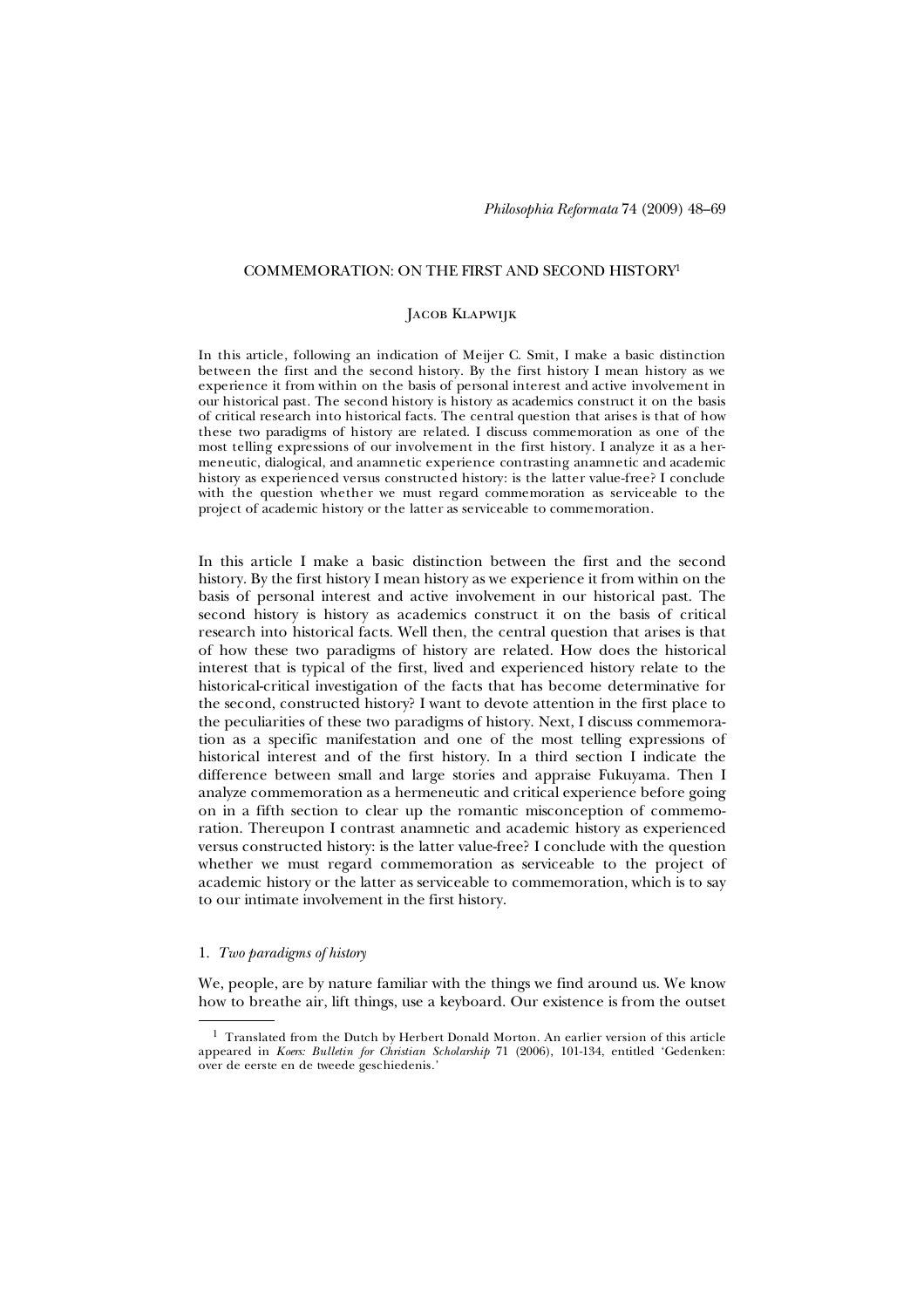*inter-esse* — "interest" in the literal sense of the word: a being *between*, in and amongst things, a being involved in the world. Our existence is especially historical interest, involvement in the course of things in time. We feel ourselves caught up in the process of time*.* The world around us changes and so do we. *Tempora mutantur et nos mutamur in illis*, said the Romans, the times change and we in them. In this we are different from the animals. Animals are also involved in the world they live in, but they never reflect on time. We do, for being human means being "interested in history" (Wittram 1963, 1-11).

Interest in history is engagement. It is something different from idle curiosity about earlier times. Interest in history is a being involved and implicated in history. Wilhelm Schapp, a student of Dilthey's, once said: we are "in Geschichten verstrickt" (entangled in histories) (Schapp, 1953). All our experiences are historical experiences. Assimilated into them are the experiences of our forefathers. There are even traditions in these experiences that go back to the earliest primitive cultures. I have in mind here — insofar as western man is concerned — the Caucasian semi-nomads of the Yamna culture (3500 B.C.). These were vigorous figures who invented the wheel and tamed horses, who also formulated  $PIE$  — the Proto-Indo-European primal language — with the help of word and sentence constructions we still employ today.

In general people are keenly interested in tales of bygone days. A mark of man is "the inability to forget," said Nietzsche.2 Through the centuries people have borne their story, their history, with them as a living legacy in order to know who they are and in order not to fall back into barbarism. What about us? Are we also saturated by the process of time, the load-bearing plane of our existence? Or is history just bother and ballast? Modern humans live in the present: we think of tradition as past worries, of the future as worries for later. Memories may slumber until we are confronted with a drastic choice in life, a serious illness, or a horrible loss. Then a process of reflection may set in; we may become conscious of who we are in the presence of history.

The rise of historical awareness may occur at the individual but also at a collective level. Some of us have experienced how after the Second World War the European Jews who survived death camps returned to their homelands, to Amsterdam from Auschwitz, totally bereft of their human dignity. They had to cope with their numbered past, not by repressing their memories but by reintegrating them into a new existence. Sometimes that succeeded wonderfully well, sometimes painfully not at all. People and peoples can lose their history. After 1945 the Federal Republic of Germany was *geschichtslos*, without a history, for decades, economically recovered but for all that powerless to pick up the thread of the past, incapable of *Vergangenheitsbewältigung*. Something of the same sort afflicted Argentina following the epoch Videla-Viola-Galtieri (1967- 1983). What followed was a flight from history. Only the "Mad" Mothers *(las locas)* of the Plaza de Mayo in Buenos Aires radiated historical consciousness. And how many peoples on the African continent have not likewise been cast adrift because colonial rulers erased their history and with it their identity?

 $2$  This citation became the title of Schaap (2001).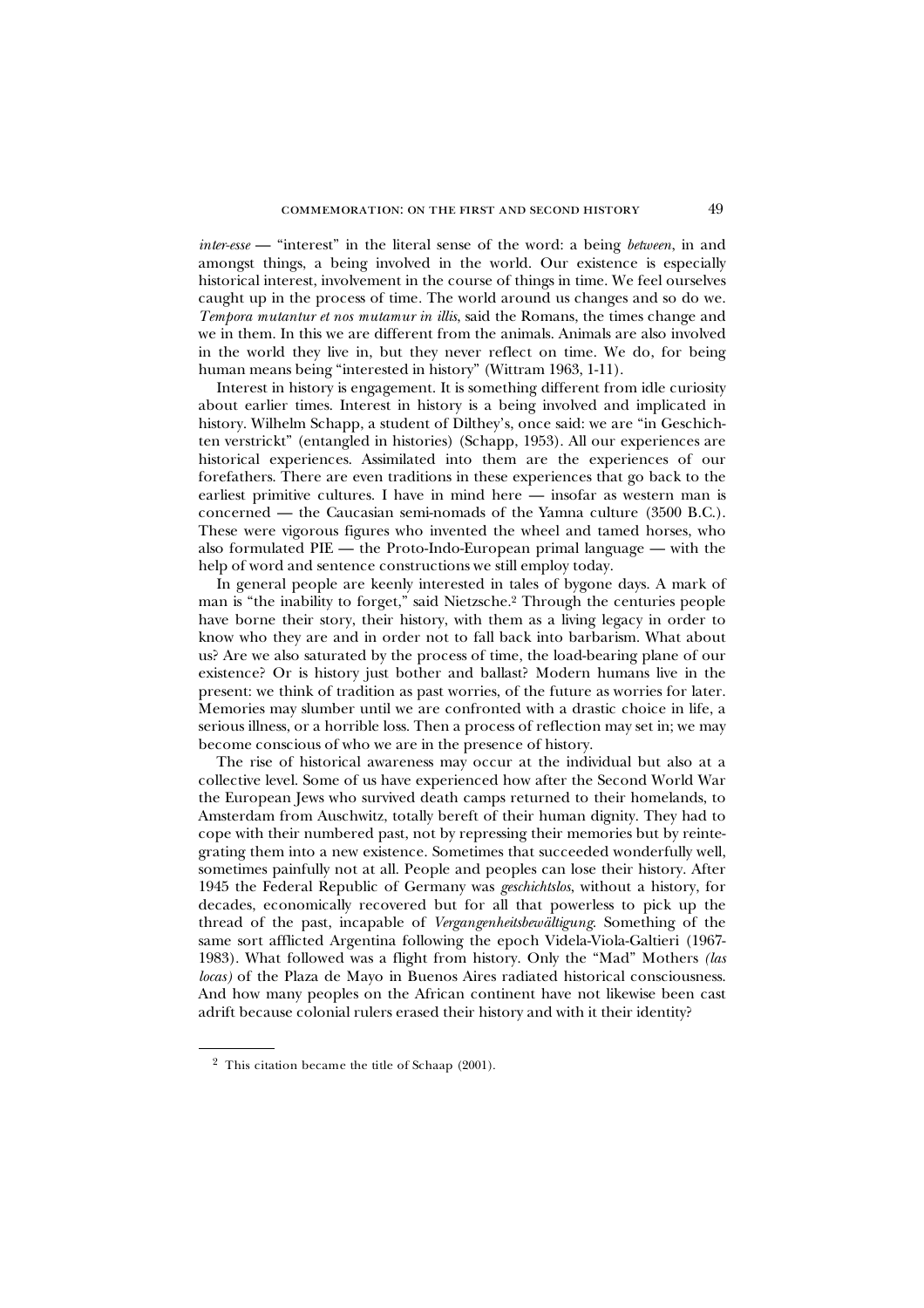From Descartes' day onward the modern world has had difficulty with the past. Descartes himself already desired to free himself from tradition. He established the primacy of reason. Man must present himself as *cogito,* the independent thinking subject, and as such subject the world to himself. With the help of science and technology, he must show who we are: 'maîtres et possesseurs de la nature', the masters and possessors of nature. Descartes' point of departure was thus not historical interest, the intimacy of man and the world in the gathering place of history, but the separation of subject and object.

With the primacy of reason and such separation from the world Descartes stamped modernity. A modern person in the Cartesian sense of the word ignores ties with the past, preferring to seek the measure of human existence in up-to-date self-realization. We have banished interest in history or, better said, farmed it out to academic professionals. History experts archive the past for us. They study the historical sources. They form an objective judgment. They seek to arrange the facts of earlier times in a causal connection and in this manner to fulfill Descartes' ambition of rational control even with respect to history.

How does the historical interest expressed in the first or experienced history relate to the historical-critical investigation of the facts that is so determinative for the second or constructive history? My answer follows in many steps. Let us focus on the memorableness of our story.

### 2*. The memorableness of history*

"By the rivers of Babylon we remembered Zion," says Psalm 137. Never were the Jews so intensely connected with their history as in the days of their exile in Babylon. No wonder. Only when we feel threatened in our existence does it come home to us what history means for us and our identity.

For many people nowadays this verse is incomprehensible. They have a love/hate relation with history. They turn away from the past. Memory is only stirred by severe turning points in our existence. Then the questions assail us: Who am I, Where do I come from, Where am I going? Then we reflect on our story as the matrix of our present existence, as *speculum historiale*, a mirror in which we catch a glimpse of ourselves as participants in history. This turning inward to ourselves also occurs with people seeking their family *roots*. Or with pilgrims during the *Hajj,* the pilgrimage of Moslems to the source territory of their religion. Turning to the intimacies of history may seem to convey us far from home, but sometimes it turns out to be the shortest route to ourselves.

There is reason to position oneself consciously in the history we live and experience. For as a historical subject I see myself as being conditioned — but not determined — by history! I only become determined, flotsam on its waves, if I allow its driving force to surge over me. Freedom is a self-realization that I must seize from history. The better the view I attain of the path along which my life developed, the better I rediscover myself, discern alternatives, and acquire room to consider how I will continue on my way. It is with an eye on tomorrow that I seek to learn what overcame me yesterday.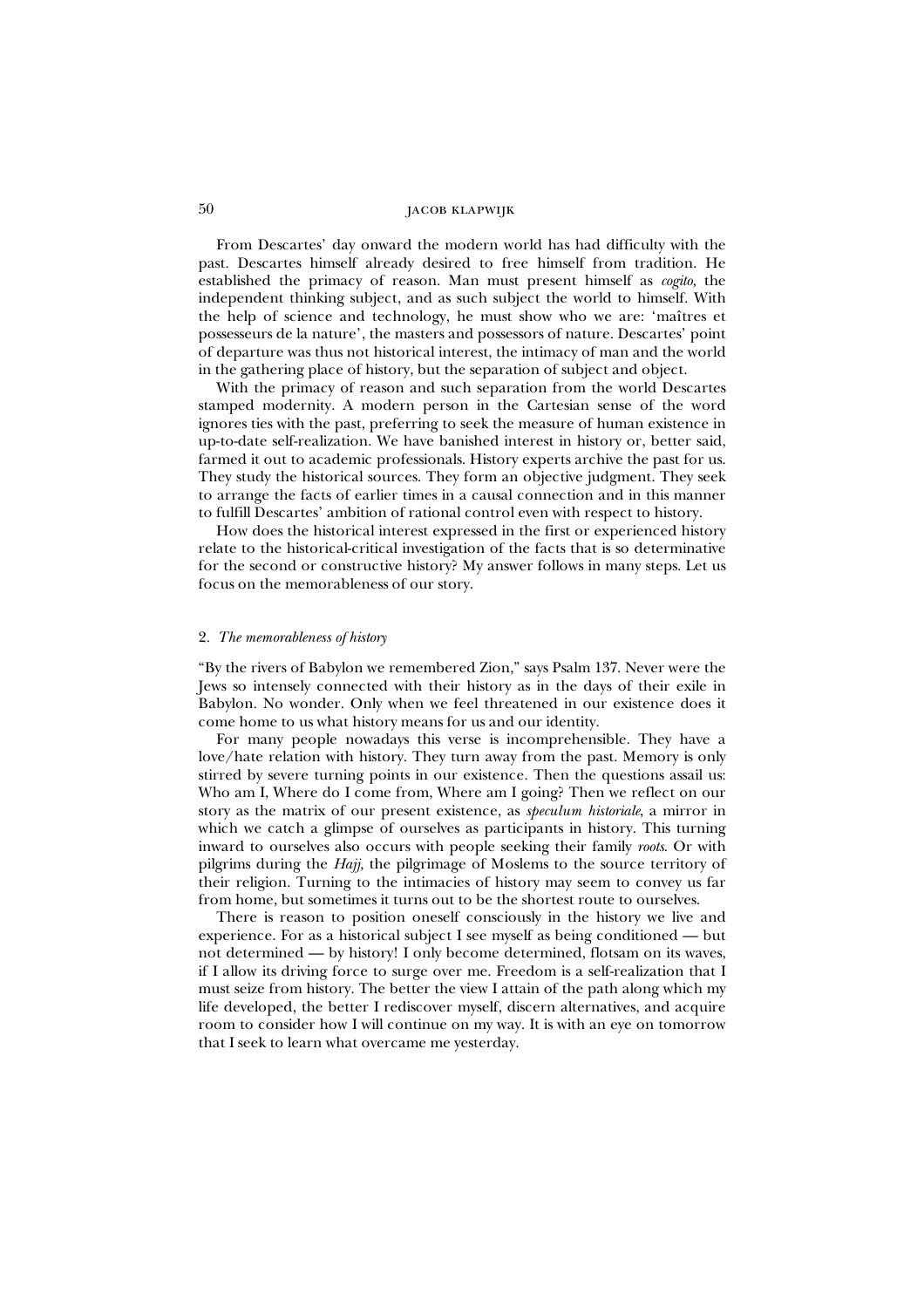Naturally, one can only be partially successful in this. Historical recollections dwell in the cellars of the mind, also in the catacombs of our collective consciousness. And still, there are times in which history becomes transparent and people return to the roots of their existence. Something like this happens when villagers encounter themselves in a local folk museum. Or when lovers rediscover their deepest feelings in faded love letters. Or when believers know themselves touched by a word of comfort from the Bible. Or when a nation regains its liberty after years of oppression.

Such appropriation of the past in the experienced or primary history I indicate with the key word "commemoration" (Dutch: *gedenken*). Why this word? No mental effort is so pointedly aimed at landing historical meanings as the act of commemoration. Commemoration is not a psychological capacity that one can activate at a memorial service. Commemoration is according to Gadamer3 an essential characteristic of man, who realizes himself in history. By "commemoration" I understand the inner appropriation and conscious assimilation of what happened in the past that was of decisive importance for me or for us on our way toward the future.

I use the word "commemoration" *a potiori*, i.e. by way of preference. It is for me the most telling form of expression of our coping with the first history. There are related words, such as "remember," "memorize" and "memorialize.' There are other words, such as, "ponder," "recollect," "recall," "bring to mind," "reflect upon," "mull over," and "meditate." Yet some words convey the merely banal; recollections often include matters of no consequence. Others are solemn: ceremonies of remembrance are often accompanied by flags, horses and uniforms. Still other expressions are purely factual; thus I can memorize all the counts of Holland (885-1299) but they mean little or nothing to me. Commemoration is different, and so is remembrance. When I commemorate a person or remember an event, then I focus on the importance this person or event from the past may have for me today.

Commemoration also sets the tone in entirely different matters, as I stroll through the old inner city of Amsterdam or listen to the music of Mahler or browse the dialogues of Plato. Here too there is a connectedness with something that looms up out of its historical context and acquires significance for me. A chasm between past and present closes. Commemoration is effected in rituals, wakes and celebrations, in masses and vespers, parades and protest demonstrations, in a walk to Rome or a pilgrimage to Santiago di Compostella. The core of every ritual of remembrance is a turning inward to the heart of history.

Commemoration is consummated first in one's intimate circle, when one pauses for a birthday, thumbs through a photo album, noses about in yellowed old papers, or recalls to mind a song from childhood. Yet commemoration also transpires as a collective event, in the cherishing of our language and culture, in the respecting of our traditions and social institutions, in the rites of passage

 $3$  "Es wäre Zeit, das Phänomen des Gedächtnisses aus seiner vermögenspsychologischen Nivellierung zu befreien und es als einen Wesenszug des endlichen-geschichtlichen Sein des Menschen zu erkennen," states Gadamer (1965, 13).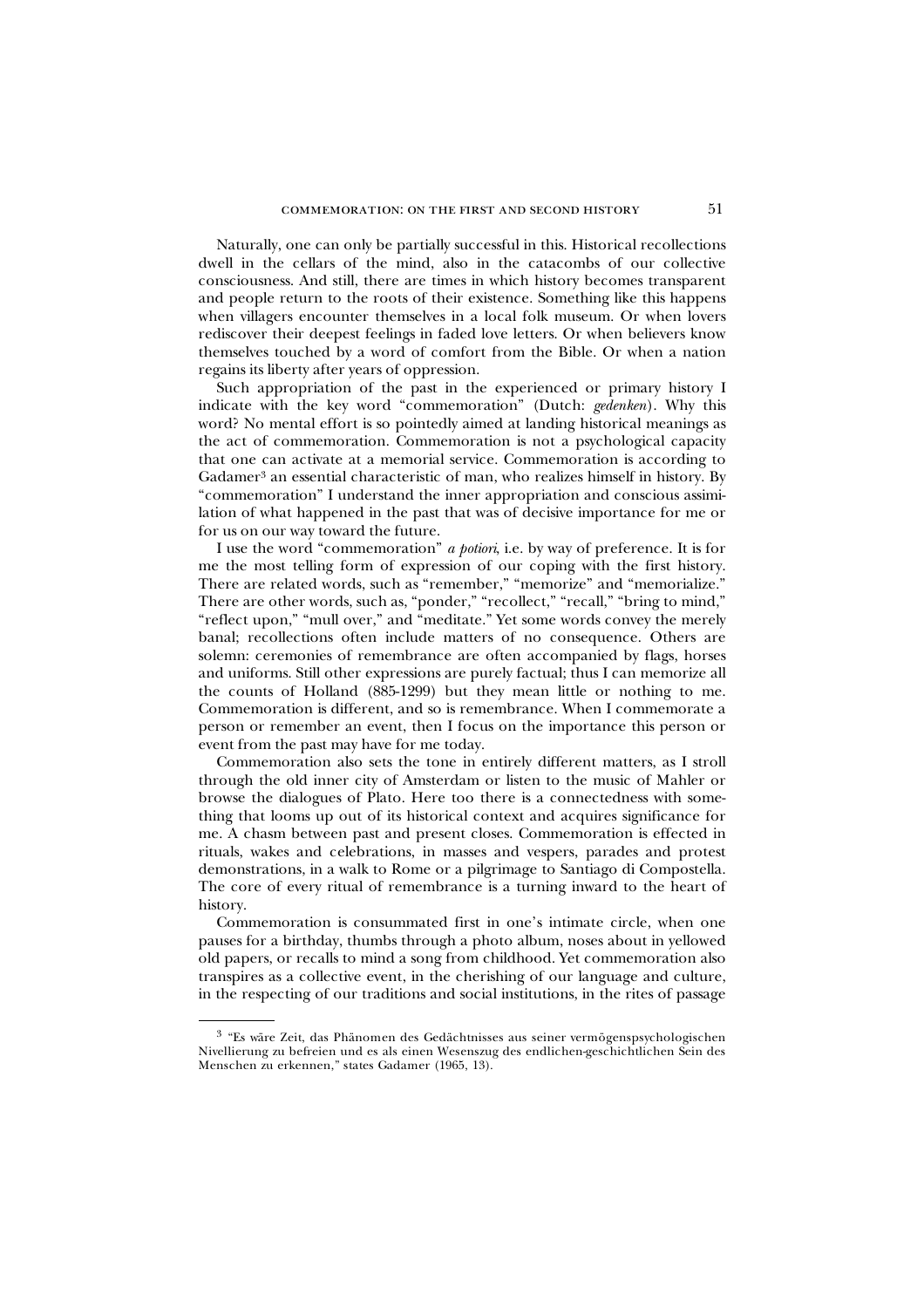surrounding birth, marriage, sickness and death. Remembrance also manifests itself in the public domain, in memorial services and special days named Independence Day, Revolution Day, Remembrance Day, and the like. Every country has monuments of national pride, every church its calendar of saints, every university its Founders Day or *dies natalis*.

Modernity had and has little affinity with history. But today, in the world of postmodern experience, things have changed. Commemoration is once again totally "in." Formal ceremonies are not in fashion but everything happens in the form of "wild devotion." You again see silent processions, a "wave" in a stadium, children laying a wreath, flickering candles, balloons ascending skyward, new rituals for disasters and accidents. Parties are dressed up with billboards featuring the *jubilaris* welcoming his guests with a big smile. Attic rooms are decorated with posters of pop stars. People are again trekking *en masse* to Lourdes or other places of real or imagined grace, including Elvis Presley's Graceland in Memphis.

Actually, commemoration is neither modern nor postmodern but a defining characteristic of humankind. Amongst nonwestern peoples and in cultures without writing, the craving for commemoration is many times greater than with us. There, ancient myths are passed on from generation to generation. Bards sing the heroic deeds of glorious warriors. Genealogical registers offer anchorage and identity. The *Iliad* and the *Odyssey,* the colossal epic poems of Homer, were recounted with rhythmic precision for four hundred years before they were committed to writing in about 800 B.C. For centuries people imprinted the actions of the ancients in themselves, around a gnarled oak, within a circle of megaliths, before a towering obelisk, in the dance of whirling dervishes and the incantations of shamans, or during the annual procession of white clad priests along a *via sacra*.

It has been said, incorrectly, that primitive natural peoples have no history and follow only the rhythm of the seasons. Out of the question! It is rather the case that they experience the connection with their ancestors so intensely that the walls between past and present coalesce in a mythical world picture. Haunting spirits of yore prowl about in the land of the living. The living identify themselves with the totem of the tribe or revive ancestral ordinances. The fiftieth year of jubilee of both the Mayan Indians and the tribes of Israel is illustrative. And yet, however penetrating here historical memory may be, in the mythical experience of time something crucial has disappeared: historical distance, and the challenge to bridge it. The primal beginning draws us, but intervening times have dropped away. Turning inward has become turning back, a restoration of what once was. In the urge to restore, the creativity of commemoration is cast overboard.

### 3. *Large and small stories and Fukuyama's mistake*

The first history only surrenders the secret of its meaning along the path of remembrance and commemoration. Commemoration rests not only on personal recollections but also on institutions and traditions. It is borne especially by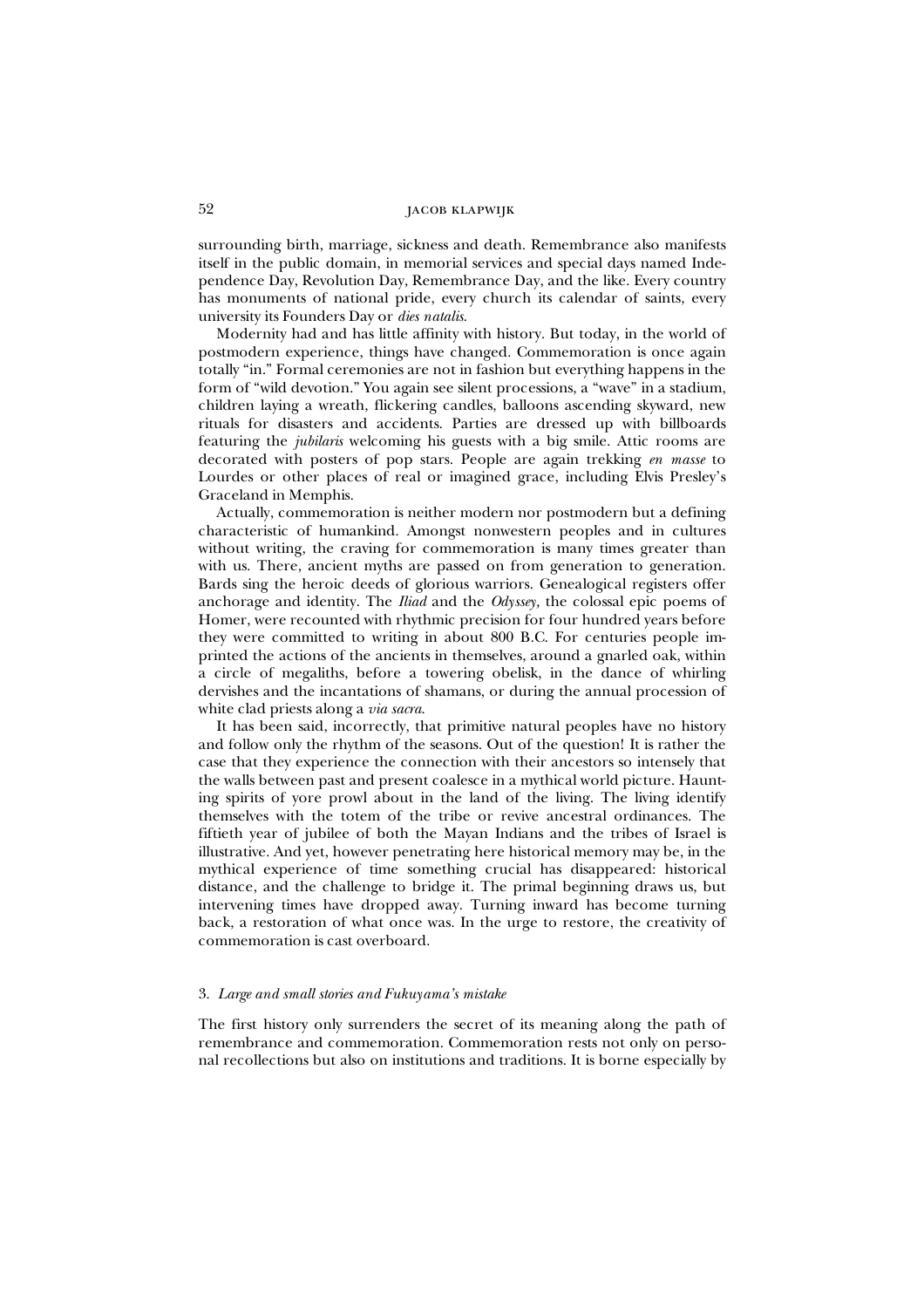stories that are transmitted from one generation to the next. Yet there is an enormous difference between large and small stories.

One who commemorates seeks the meaning of what happened but is not interested in a story that embraces the whole of history. Anyway, the latter is impossible. Who can penetrate into the prehistory of humanity, say, into the life three million years ago of Lucy, an ancestor of the humanlike, whose fossil remains Donald C. Johanson discovered in 1974 in Ethiopia? Who can fathom what moved *Homo sapiens,* who from prehistoric times — some two hundred thousand years ago — wandered about in southern Africa? Who can know the motives of Ötzi, the European hunter who, five millennia ago, pursued in the Austrian Alps, made a misstep and became frozen in glacial ice? Yes, who can recover the course of the lives of the billions of people who inhabit the earth today and decipher the meaning of their often wretched existence?

It is the idealistic systems thinkers and positivist engineers of a malleable, constructible society who have charted the Great Plan of world history. Yet their megastories are worth zilch. They degrade earlier generations to preparers of the way for modern man, to dung on the acre of the future. As if the hard lives of hunters, gatherers, shepherds and farmers had no significance for themselves and their own surroundings! Large stories lack pity and commiseration because historical memory is missing. They lack truth because they afford us, pilgrims *in* history, no overview *of* history.

Nowadays universal history is correctly subject to a methodological taboo. One who commemorates must deconstruct ideological bombast, break world history down into events of a recognizable format. One who commemorates gropes for a secret of life, bent over a crib. Or he contemplates the blessings of a generation, narrated in a family circle. Or he recalls to memory the suffering of a nation, mediated by tradition. Commemoration is listening to life stories, *petites histoires,* that are small enough for us to grasp. One who commemorates is not out to explain but to cope, that is, to give meaning in the present to what happened in the past. How do children hold the memory of their parents in honor? What do Germans do with the Memorial Center in Plötzensee, where the Nazis executed their opponents? How do western nations deal with their colonial past? How do believers do justice to Francis of Assisi and his ideal of following Christ through poverty and love for nature?

Alas, the message of the history we live is fleeting. That is why we objectify it, capturing it in stories or songs, and pressing it into monuments of wood, stone and bronze. Burial mounds, memorial stones, statues, the Gilded Coach in The Hague and the Eiffel Tower in Paris radiate a message, in the same way that the Dutch national tricolor and an Olympic medal do. In the memorial sign a meaning that was once lived is elevated in a solidified form. Objectification preserves the memory and bestows upon a story a global action radius. How many oppressed people from Europe, embarked for the New World, did not shed a tear when on the other side of the Atlantic Ocean they first caught sight of the Statue of Liberty?

In the Bible too the call to commemorate resounds. Of the patriarch Jacob it is told that in special situations he set up a memorial stone, as upon his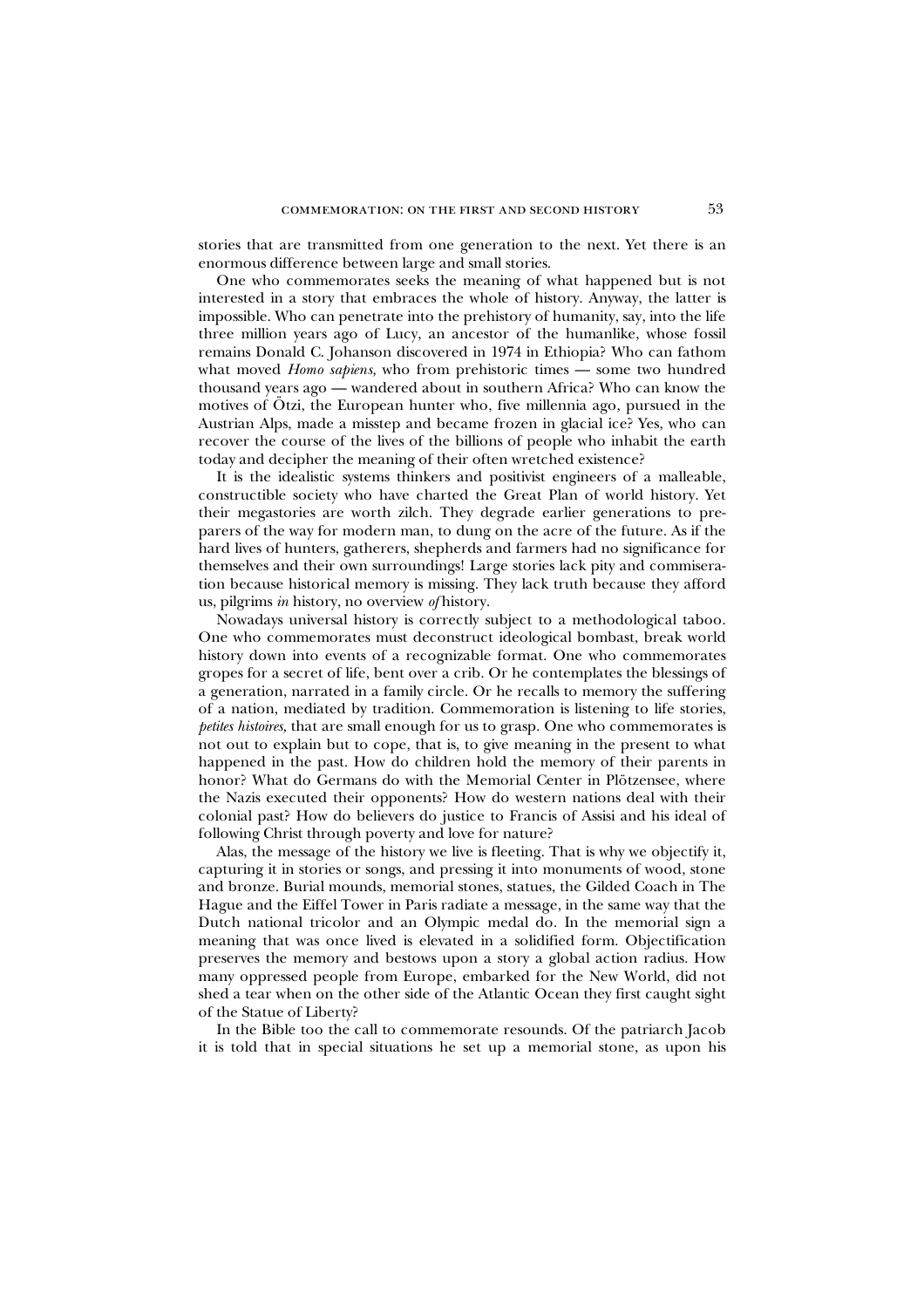meeting with God at Bethel (Genesis 28). Yes, Israel upon its entry into the promised land was required to take along from the Jordan River twelve stones as a memorial against the time to come, when children would ask of their fathers the meaning of these stones (Joshua 4). Many psalms are also a call to remember the marvelous works of God (Psalm 105). And Jesus preserved the memory of his death on the cross by breaking bread with these words: "This is my body which is given for you: this do in remembrance of me."4 In the celebration of the Eucharist God's salvation is historically present and yet close by. In the Eucharist we recognize, touch and taste the fulfillment of the Messianic dream.

Commemoration is a core moment in the transmission of cultural values. By commemorating we make a tradition our own, we become at once heirs and testators of a culture. It is in this that we differ from animals. Animals too adapt to new circumstances, but they take little or nothing of their past with them. Amongst higher animals adults teach youngsters the art of hunting. Amongst primates one even observes the transmission of individually acquired knowledge. Once it was observed that amongst chimpanzees an older female having no status was able during a period of drought to lead the troop to a water source of which only she had knowledge. Yet animals do not write history. Beavers build the same dam through the ages and lemmings cast themselves into the sea according to a fixed pattern during periods of overpopulation. Whence this stereotypical, mimetic behavior? Animals do not commemorate.

Will we continue to pass on our *petites histoires* even in the new millennium? The possibilities seem favorable. Information and communication technologies can benefit commemoration; digital media bring the past into the living room. Yet the danger is not imaginary that in the flood of information we will lose our orientation to meaning. There are no longer any story tellers. Nothing seems equal to the *fast food* that is dished up for us when we plug into the internet. Historical series are *big business* nowadays in the publishing world, but they satisfy curiosity more than they serve remembrance. Nevertheless, the knowledge that is forthcoming functions like a gong in time. The atomic bomb that reduced Hiroshima to ashes on Augustus 6, 1945 burns deeper into the conscience today than it did sixty years ago. The Anne Frank House in Amsterdam, once set up as a tourist attraction, has grown into a house of worldwide reflection through which 966.000 visitors passed in 2005. In that same year the United Nations proclaimed January 27 — the day of the liberation of Auschwitz — as Holocaust Memorial Day.

Therefore I reject the neoconservative argument served up to us by Francis Fukuyama (1992) in *The end of history and the last man*. Fukuyama asserts that as a result of recent developments in society, including the fall of the Berlin wall and since then the coordinated advance of science, technology and capitalist economy in the whole world, liberal democracy has triumphed as the political economic form of society. With that we have reached the end of the centuries long struggle between world embracing ideologies, yes, the end of history itself.

<sup>4</sup> In both Luke 22:19 and I Corinthians 11:24 the Greek term "anamnesis" (Latin: *commemoratio*) is used.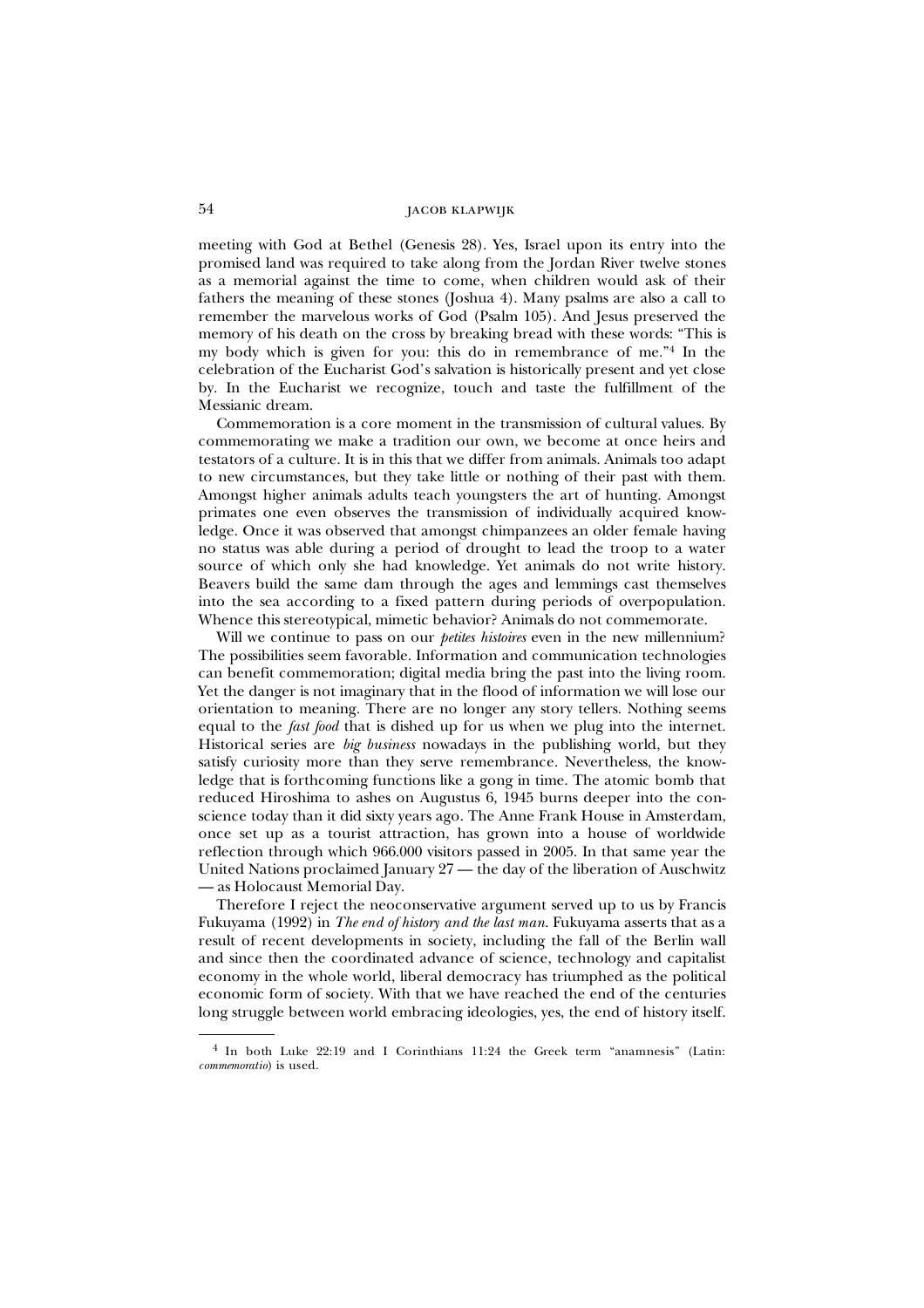Given the rules of the game of democratic consultation and liberal tolerance, no one needs to be exercised any longer, as he sees it, by the differences between good and evil that used to stir passions, dividing people and threatening world peace. Henceforth we need be concerned only with health, security and personal happiness.

Fukuyama's concept of history is itself a megastory, a smooth myth of universal progress, one more attempt to breathe new life into Hegel's idea of world history. It is a dream that was rudely disturbed on September 11, 2001 and by the following War on Terror. It is anew disturbed by the financial crisis of 2008 and its economic consequences. Yet on one point the man was right. The link he lays between the end of history and the last man is not that absurd. Imagine that the present arrangement of society should become self-evident and that people should be fully satisfied with themselves. Then there would be no more dialogue with the past and no more transmission of culture. Then dreams would end and history would slam shut. Without history, people are like lemmings.

#### 4. *Commemoration as hermeneutic and critical experience*

In this section I want to consider for a moment the nature of commemoration and notice eight basic characteristics.

1. Commemoration is an *inner* experience. It is the attempt to interiorize history. In commemoration I actualize the formative power of history in my own existence. I learn from what has happened to me or us. History is 'Erinnerung,' observed Hegel. It is a keeping in us and a being able to call up what transpired once in time and seemed to be lost (Hegel 1952, 564). <sup>5</sup> It is in other words a kind of appropriation, not by conquering or violence but by receptiveness. I open myself to that which life as it is lived has to say to me, just as Tolstoy and Mahatma Gandhi were touched at a turning point in their lives by Jesus' Sermon on the Mount.

2. Commemoration is a *hermeneutic* experience. If we want to interiorize history, then we must interpret its meaning. The point of departure of hermeneutics, that is, of the theory of understanding meaning, is that people and events, however separated they may be from us by a gulf of time, have not lost their meaning. By commemorating we lift meanings across the threshold of time. We gauge the meaning of the past in order to understand, translate and apply it in the present. Thus the desire for *aggiornamento* at the Second Vatican Council was a legitimate form of commemoration: a hermeneutic understanding of ecclesiastical tradition cut to fit our times.

 $5\,$  I reject the idealist context of these words, that is, Hegel's notion that the recollection of finite minds is the way that conveys us to the final goal of history, the apotheosis of the self-consciousness of the absolute spirit.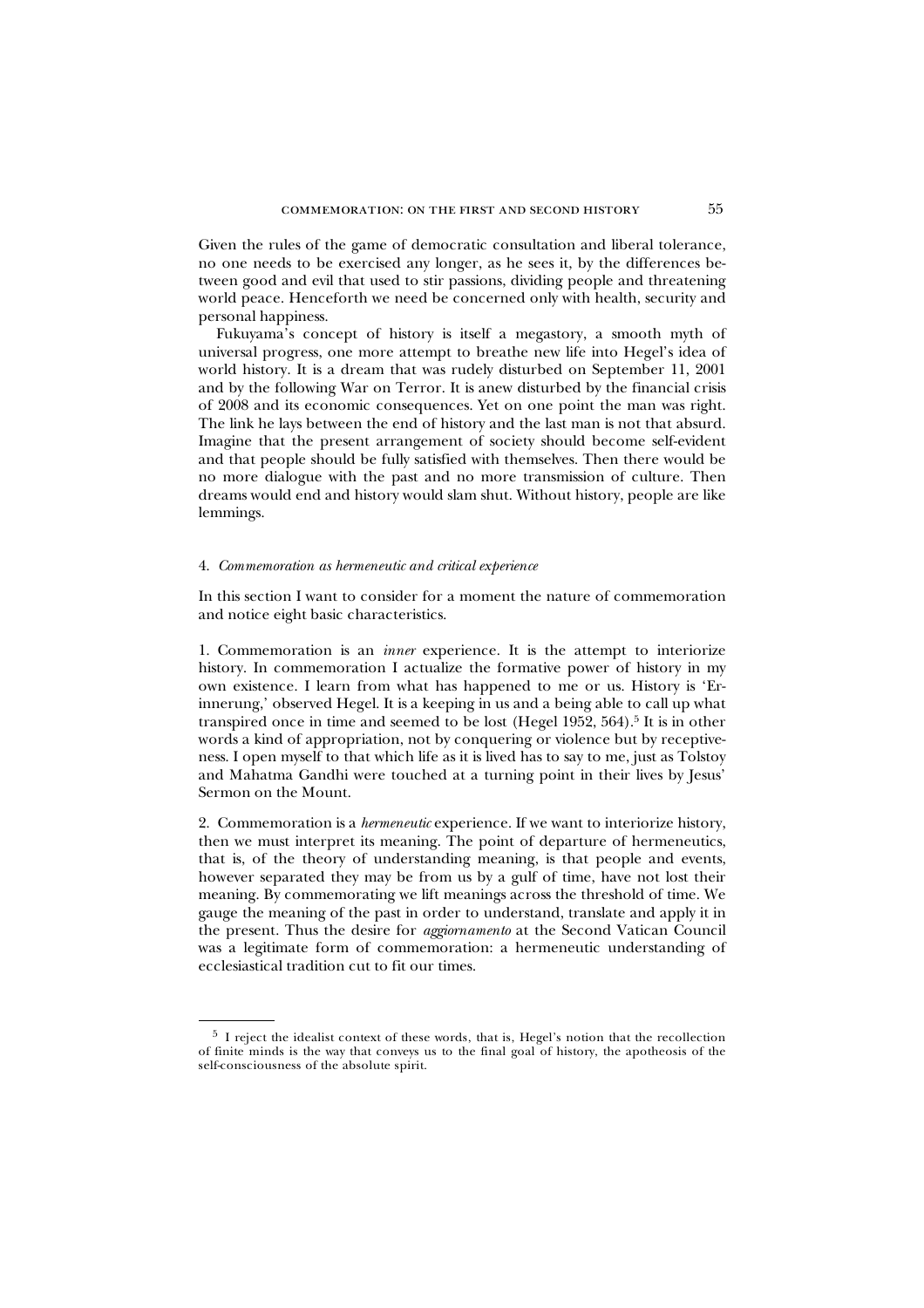# 56 JACOB KLAPWIJK

3. Commemoration is a *dialogical* experience. In commemoration awareness grows that people need people in order to become truly human, as in the monumental words of Martin Buber: "Ich werde am Du." I become in the encounter with you (Buber 1974, 18). Commemorating, I am not an autonomous subject; there is an exchange between me and others, between present and past. I see today in the light of the past and at the same time I interrogate the past in the light of the present. People call such interaction a hermeneutical circle but it is more like an onward rolling disk. For in dialogue, both participants come into action. Commemorating history changes something in me, and such changes in me cast a different light on history. I will give two examples of such a progressive interaction.

A first example is remembering the Second World War. In the first decades after the war, memorial events in many countries focused on the fight against a totalitarian regime, on the celebration of political and intellectual liberties, and on material recovery. However, there was scarcely any attention for the suffering of the war's victims. Otto Frank initially could not find any publisher at all for the now world renowned *Diary* of his daughter Anne. Nowadays we remember in World War II primarily the struggle against tendencies that disturb us at this moment: racism, disenfranchisement, xenophobia and intolerance.

As a second example I would mention William the Silent, known in the Netherlands as the Father of the fatherland! This name of honor is well deserved for the sacrifices William of Orange made during the war against Spain. Now the countries of Europe, including Spain, have united in the European Union. Does the profile of the Father of the fatherland now fade? No, but the message has changed. It is only in our time that we have gained an eye for just how European an allure the statesmanship of this prince of Orange already had in the sixteenth century. Beyond the borders of the Dutch Republic, he strove *pro religione et libertate*. Not without success, for in spite of its uncompromising calvinism, the Netherlands became a haven of refuge for dissidents from many lands.

4. Commemoration is a *receptive-productive* experience. We open ourselves to the past for the sake of the present and future. Living from remembrance results in living from hope. Some say: commemoration is looking back at the past, but the progressive catholic Eighth of May movement formulated it more tellingly: commemoration is looking back at the future. Historical reception aims at creative innovation. That is the fruitfulness of history. Commemoration is a golden opportunity to escape the treadmill of history. That is why totalitarian regimes reject commemoration out of hand. It is not without reason that in March 2001 the Taliban blew to smithereens the two Bamiyan Buddha statues on the old Silk Route in Afghanistan. These iconoclasts appreciated that images store meaning.

5. Commemoration is a *selective* experience. "Remembrance is not remembrance everywhere and for everything," states Gadamer (1965, 13). Indeed, commemoration is not a mnemonic technique. We must be prepared to cast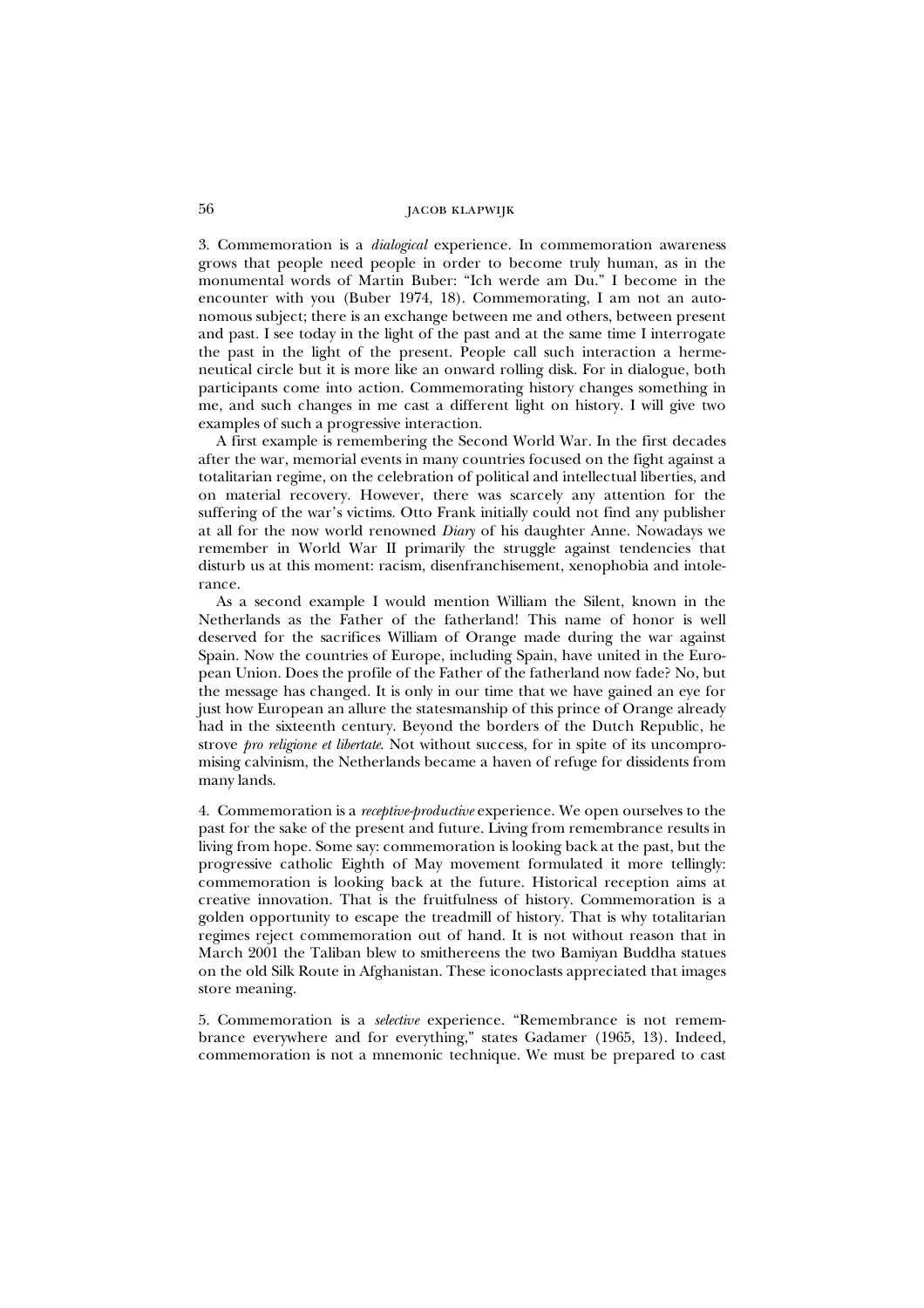overboard as ballast elements of the past that are of no use to us. "There is a measure of sleeplessness, rechewing and historical meaning whereby the living … suffer damage and ultimately destruction," warns Nietzsche (1963*,* section 2.1)*.* But beware of relativism! With Troeltsch and Toynbee, Jaspers and Voegelin I am of the opinion that the history of humanity offers enduring points of cultural focus. <sup>6</sup> Freight loads of meaning lie stored in the classical centers of civilization, in Thebes, Jerusalem, Athens and Rome, not to mention the ancient Chinese imperial city Xian.

6. Commemoration is a *controversial* experience. The significance of what we commemorate is capable of more than one explanation. I will give some examples. On May 14 Jews celebrate the date of the founding of the state of Israel in 1948, but Palestinians remember 'al-Nakbah', the day of the Great Catastrophe. Memorial events almost always evoke conflicting feelings, especially if they are expressions of nationalism. I am reminded of the annual Orange Day parades in Northern Ireland that celebrate a protestant victory at the Battle of the Boyne in 1690. I think also of the pilgrimages to the Iron Monument on the river Yser in Flanders, where a German invasion was stopped in 1914. Nor must one forget the prayer rituals at the Yasukuni soldiers shrine in Japan. History speaks volumes, but what it says is ambivalent.

7. Commemoration is a *critical* experience. History's ambivalence requires a critical choice that does not coincide with either total affirmation or total negation. On September 11, 2001 two Boeings crashed into the Twin Towers of the World Trade Center in New York, praised to the sky by their designers Yamasaki and Brittiochi as an expression of belief in humanity, but symbolizing in fact the triumph of human power, or better said, of western capital. In other continents they were hated as the most outstanding symbol of inhuman violence. How to choose? In the last century this question was the Achilles heel of the Critical Theory of neomarxism. Adorno, Walter Benjamin and Horkheimer saw *Eingedenken* as a last escape from a world so overgrown by communist violence and capitalist profiteering that all that remained for us was a messianic desire and an absolutely negative critique. Even while on the run from Hitler, Benjamin in his profound "Theses on the concept of history," *Über den Begriff der Geschichte*, reminds us that tradition forbid the Jews to investigate what lies hidden in the womb of the future. "The Torah and the prayers instruct them in remembrance, however." Yet besides the past Benjamin also mentions future time as being of importance to Jews. "For every second of time was the strait gate through which Messiah might enter." Only in redeemed reality, that dawns with the coming of the Messiah, is commemoration fulfilled and can justice be done to the victims of history. "To be sure, only a redeemed mankind receives the fullness of its past." Benjamin's messianic hope for the future is impressive but is mixed with a radically negative or dialectical reasoning respecting the present world. I prefer to see commemoration as a

 $6$  See Troeltsch (1961, ch. 4); Toynbee (1946); Jaspers (1949); Voegelin (1956) and (1974).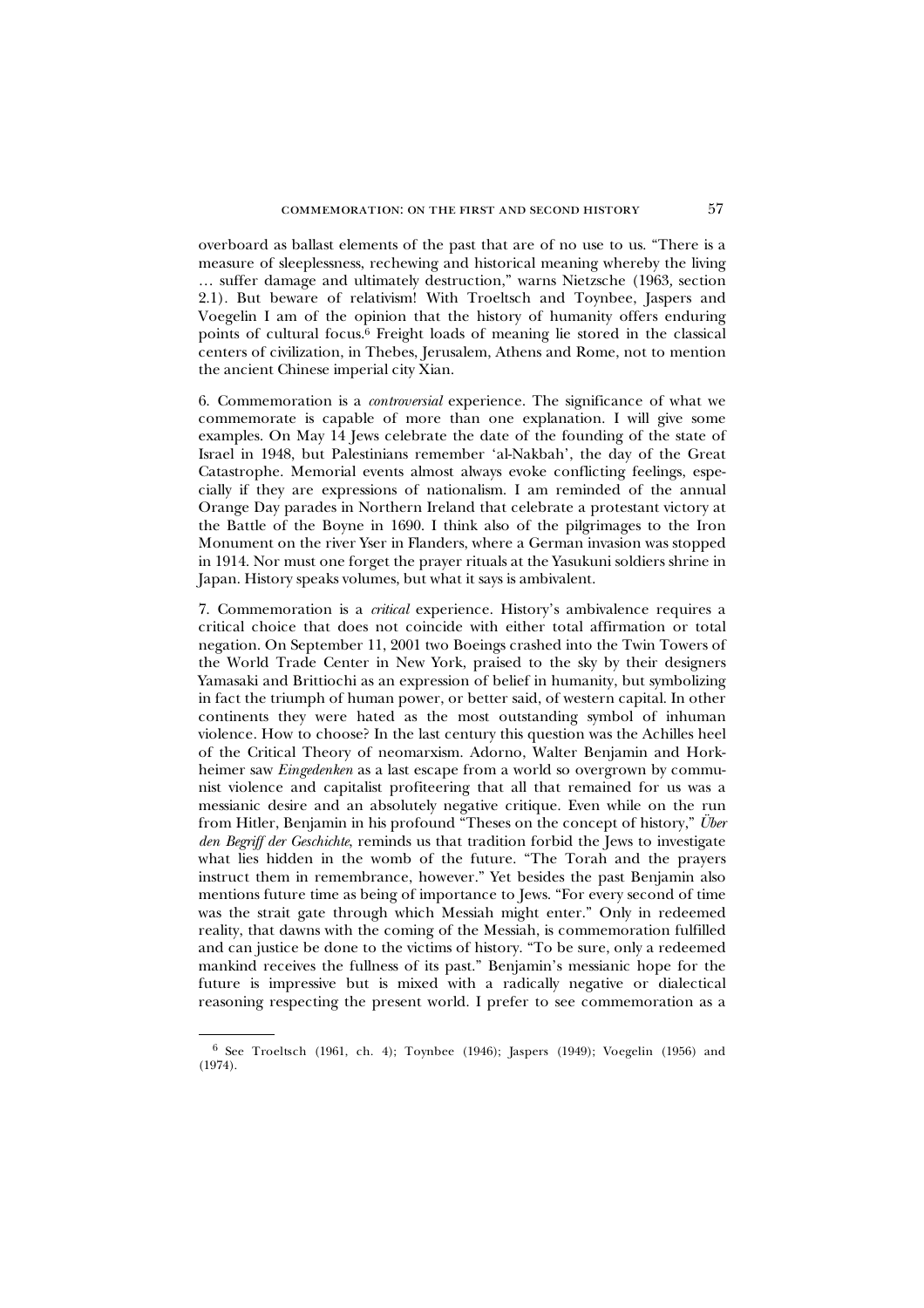critical judgment of the past for the sake of the future that extends beyond negation and affirmation. 7

8. Commemoration is, finally, a *transcendental* experience. Every critical judgment requires a norm, a measure for assaying. People can find such norms in history in the first instance. For in commemorating we come upon people who were paragons of nonviolence (Mahatma Gandhi), truth (bishop Tutu), or selfsacrificial love (mother Teresa). Yet we do not identify ourselves with these people. Upon closer acquaintance their insights prove to be not infallible, their efforts vulnerable to criticism, the norms that they implemented a dated form of the justice that inspired them but at the same time exceeded them. This higher justice that we all seek is transcendent. Mind you, we people endeavor to give form to norms the ultimate principle of which exceeds the historicity of our existence (Klapwijk 1994). In history we find only *Chiffren,* says Karl Jaspers; traces of transcendence, says Meijer C. Smit. Thus Smit calls the first history 'transcendental,' i.e. connected with a divine or transcendent Origin (1987a, 100). In the work of the Jewish political philosopher Eric Voegelin too "remembrance" or "anamnetic meditation" comes to a head in transcendence.8 Yes, for Smit and Voegelin the act of commemoration is almost a mystical experience of unity, of oneness, an event in which the walls between the centuries fall away and the rites and symbols of all cultures become signals of divine omnipotence.

All in all, it will be clear that by commemorating we take our departure from Descartes, the philosopher of the division of subject and object, the founder of the dualism between autonomous reason and controllable reality. We must bend thinking from division into thinking from wholeness, replace separation thought by holism thought (Klapwijk 2008, ch. 11.3). We are invited to turn inward with Smit and Voegelin to the integral meeting place of history, where people grant meaning-founding events a place in their existence. Yet I must add a gloss. The idea of the first history as the meeting place of present and past may not lead to a mystical identification of present and past, or to the notion that we are actually "contemporaries" of those who have gone before us, a Plato, an Augustine, or anyone else.9 Such simultaneity frustrates the fecundity

<sup>7</sup> Benjamin (1992; cf. 1974). The citations are taken from Benjamin's Theses B and III. I do not share his notion that the deepest, "theological" intentions of commemoration only

come into their own in the dialectical reasoning of Historical materialism (Thesis 1). <sup>8</sup> In Voegelin (1966 and 1987) anamnesis and remembrance are core concepts that point to history as the primordial meeting place of man and the world. It is here that man opens himself to events that exceed him, in which God manifests himself in meaning-establishing symbols that lay a claim on all people. This claim conveys Voegelin to the premature conclusion that "The nature of man is constant" (1956, 60). See Buijs (1998, 178-188).

Smit claims that in the first history the walls between the centuries and cultures give way and that all become partners in dialogue with one another: Historians must "be prepared to go where the philosophers, ethicists, theologians, jurists, etc. abide, where the representatives of all times and all nations gather, where the walls between the ages and the cultures come down.... Whom do we find there? A Plato, Augustine, Alberti, Poussin, Adam Smith, but also the Hellenistic peasant, the feudal lord, the oppressed slave, also Ranke, countless others. In the perspective of the continuous second history it is impossible that they should all be present at the same time, yet the first history enables them to be always each other's contemporaries, even while it *remains obvious from what age, what nation, town or village, what milieu they come"* (Smit's italics). See Smit (1987b, 273) and (2002, 379); cf. (1987a, 114-115).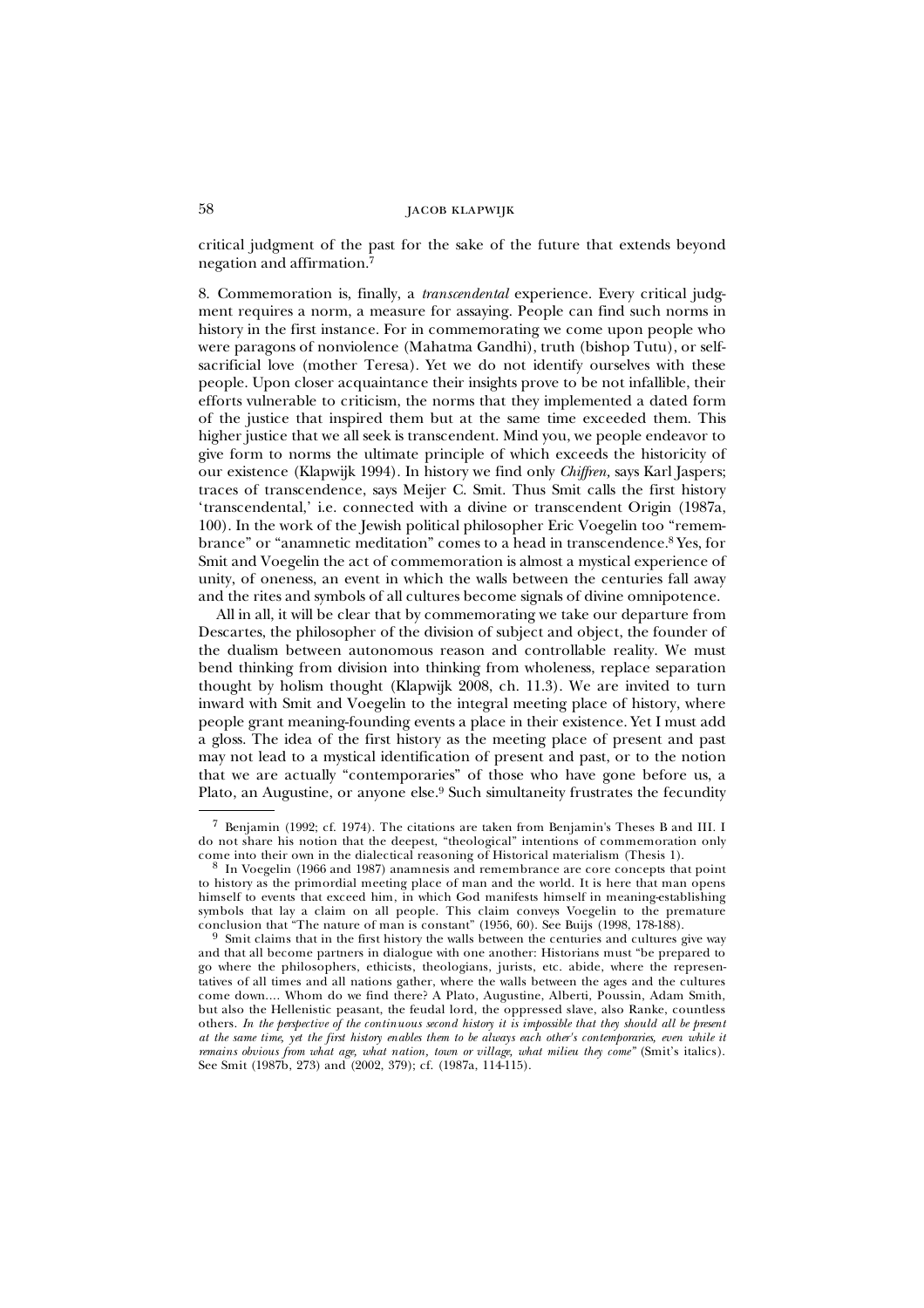of history, extinguishes the creative potential of commemoration, and lands up in sterile conservatism.

### 5. *The Romantic misconception and the stranger within the gates*

It would be mistaken to draw particularistic conclusions from commemoration, as if in the first history we are directed back exclusively to our particular cultural past. Such particularism was distinctive for two centuries of the Romantic founders of historicism. These romantics held that every person is completely embedded in history, i.e. in the history of his own land and people. Every person is a cell in the living organism of the national community, and the nation is in its turn the historical embodiment of a common national spirit. The spirit of a nation would embrace all compatriots in the present and past in a mystical connection, its deepest wellsprings would be expressed by charismatic leaders in art, literature, morality and religion having a distinctive national character.

I reject this organological doctrine of community. It is based on an ethnic misunderstanding, on biological metaphors, yes, on speculative assumptions that the history of a nation or folk can be compared with the organic development of a plant that never extricates itself from its roots. Commemoration would in such a case be a nostalgic occasion, a turning inward to the *corporate spirit* of a nation, an exclusive orientation to one's own culture, religion and native soil. Such commemoration leads to ethnocentrism and self-glorifying nationalism. It can even degenerate into a *Blut- und Bodentheorie*, a speculative theory about the mythical bond of blood and soil like that of the Nazis.

There is no basis for binding anamnetic experience securely to one's own national past. To be sure, one who commemorates will reflect in the first instance on the tradition in which he stands, but not exclusively so. It is uniquely human to grow up in one's surroundings without fusing with them entirely as an animal does with its habitat. <sup>10</sup> Man is under way. He mulls over his past in order, where necessary, to take critical distance from it and undergo learning experiences elsewhere. Sooner or later he comes to stand eye to eye with the "stranger within the gates," that is, with the mysterious figure who according to ancient oriental notions has the right to hospitality and the right to speak. <sup>11</sup> Anamnesis is a process of growing awareness in which we open ourselves to people with a mission from elsewhere.

In world history cultural interdependence is a recurring pattern. Not only indigenous mores but also cultural cross pollinations occasioned by trade or the violence of war have always contributed to the identity of a nation. Already in the Late Paleolithic period Cro-Magnon people in southern Europe, to judge from decorative stones found in excavated graves, had trade relations

<sup>10</sup> Language psychologists have recently determined that babies already in the first months of their lives appropriate the sounds of the mother tongue, even before they learn words. Yet at a later age they also go on to learn foreign languages.

 $11$  In the Bible we regularly encounter the stranger within the gates, as in Exodus 20:10 and Deuteronomy 14:21.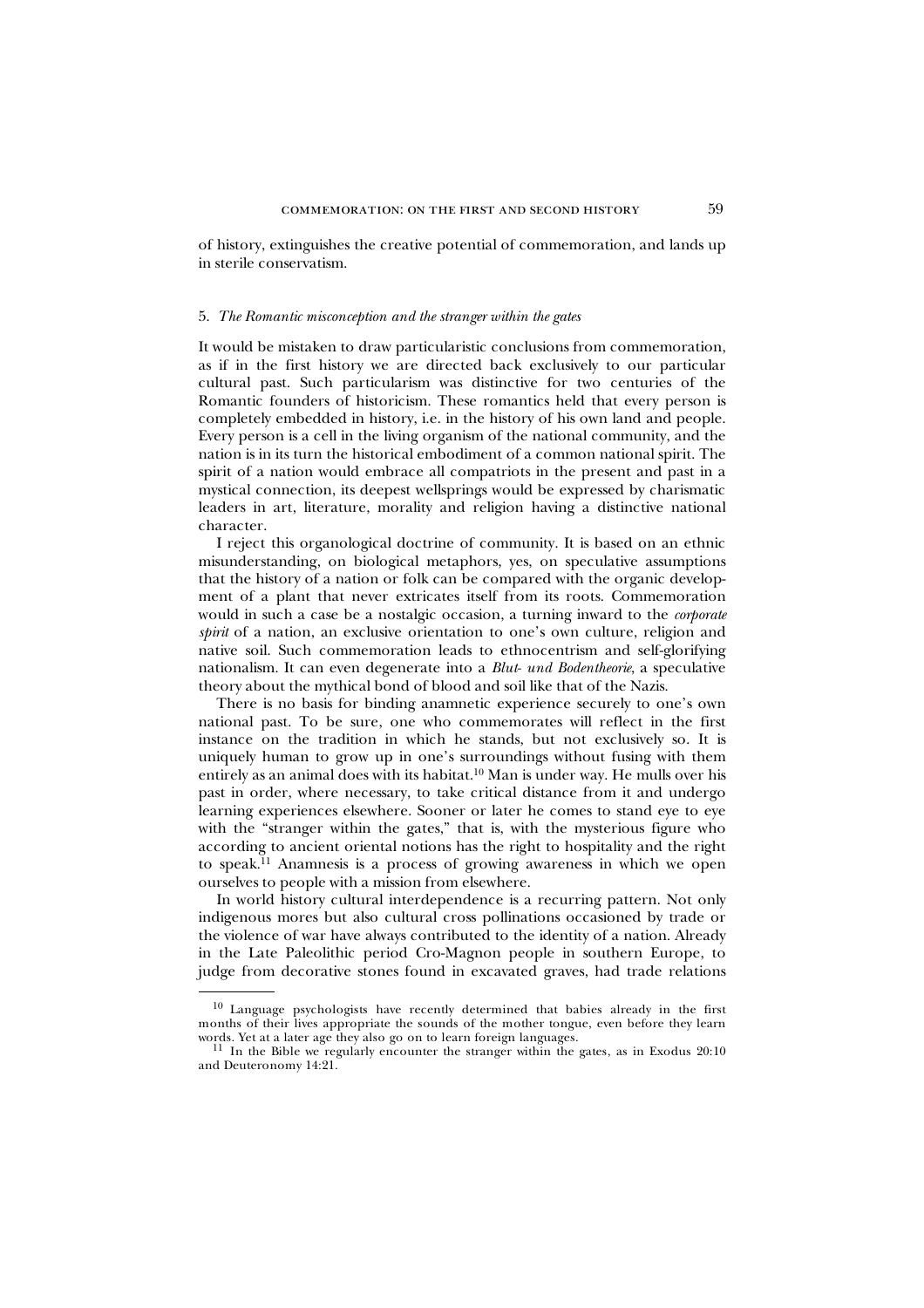with clans in far away places. At the end of the Ice Age, when mammoths and reindeer disappeared with the northern sun, prehistoric hunters opened themselves to agriculture, animal husbandry and making pottery, forms of culture developed a short while earlier in the Jordanian region and Mesopotamia. The wars between the Minoans and Dorians, Egyptians and Nubians, Babylonians and Assyrians, Greeks and Romans and the conquests of the Huns, Moslems, Crusaders and Mongols also broadened the horizon of commemoration. Thus the Minoans were subjected on Crete but Minoan-Mycenaean culture was able to spread in the Peloponnesus. The Romans disturbed the Greek city-states but Hellenism conquered the Roman Empire. The Jews were dispersed in the Diaspora but the Torah fructified the western world. The Reconquista drove the Moors out of late medieval Spain but Aristotelian philosophy and Arab medicine nestled in the top universities of Europe. And to mention something quite different, the spiritual rhythms of black American music had to withstand the humiliations of the hot South of the United States before they could begin an ineluctable advance to the world of gospel, soul and beat.

#### 6. *Anamnesis and value-free science*

We must sharply distinguish anamnetic interest, which acquires form in the practices of commemoration and remembrance, from the interest of the historical sciences, which acquires form in historical research. Historical research is not a practical but a theoretical project. It is the systematic and critical approach to the past by delving into historical sources, weighing historical facts, and seeking intentional or causal explanations for the events of bygone days. <sup>12</sup> Historical research is the distinctive method of approach of historical science, but it also typifies in many respects a number of affinitive disciplines such as paleography, cultural anthropology and the social sciences.

As anamnetic interest profiles itself in the first history, so does historical interest in the second history. Yet there is some terminological confusion about what must be understood by the first and second history. Consider, for example, Meijer Cornelis Smit (1911-1981), a philosopher of history at the Free University in Amsterdam. His famous lectures, *'Beschouwingen over de geschiedenis en de tijd der geschiedenis'* [Reflections on history and the time of history] collected in Smit (1987a) *De eerste en tweede geschiedenis* and in translation in Smit (1987b) *Writings on God and History* and Smit (2002), *Toward a Christian Conception of History —* form an impressive essay that presents his distinction between the first and second history. Yet his conception of the second history and thus also of the difference from the first history is not uniform.

<sup>12</sup> Historical explanations can be based on the intentions or motives of historical agents. That results in *intentional* or interpretative explanations. In history, however, natural and social factors such as climate, soil, demography and the state of technology also play a role. Intentional behaviors also often have unintended collateral consequences. All these factors beg for *causal* explanations. See also Lorenz (1990, 78-95).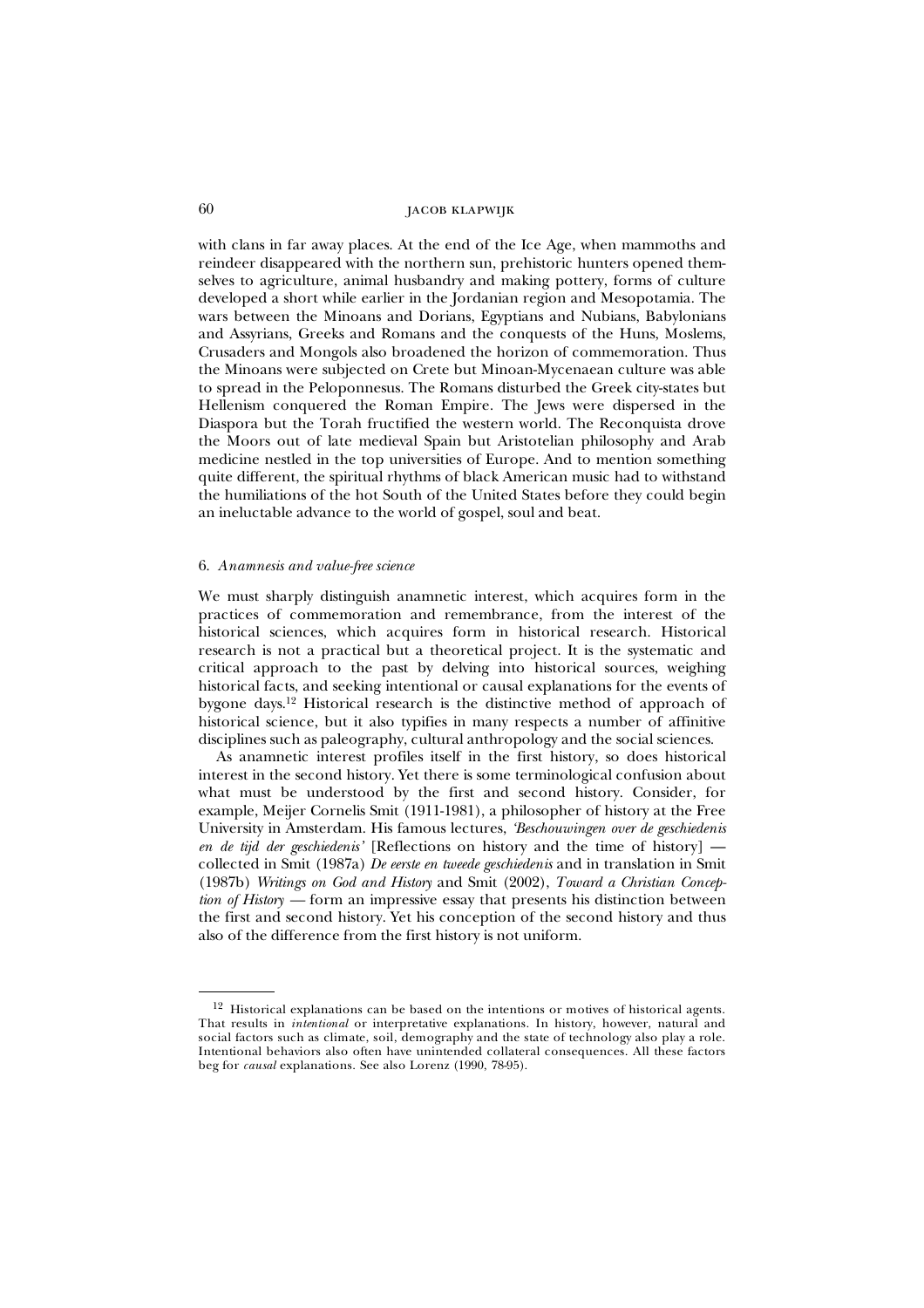In his essay one can discover three threads:

1. In Smit's original presentation the first history means that all things and phenomena exist in a meaningful connection with each other and their divine Origin. The second history is the struggle to realize this original relation: historical reality is "permanently caught up in" and "intrinsically conditioned by" the primary history.

2. In the continuation Smit presents a more negative description of the second history. It is now "ruled by a polarity." On the one hand, it is "dependent" on the first history; on the other hand, it "tries at the same time to escape from it" and from its meaning. Thus the second history can be seen as a "countermovement."

3. In concluding, Smit presents a much more formal description or definition of the second history. Here he calls the second history the continuous history of how things came about. In this regard he speaks simply of "the history of the historians."13

My own distinction between the first and second history corresponds in many respects with Smit's analysis. I see the first history as a supply channel of meaning conformable to Smit's initial typification. After all, it makes ongoing dialogue with the past possible and so forms the gathering space for a personal and collective turning inward toward meanings of yore. In this connection I see the second history conformable to Smit's third typification, as the domain of research of historians. Here there is no thought of an individual or collective turning inward toward the meaning of things but a reconstruction of the factual and causal connection of things. In the second history I see also, however, a moment of "escape" like that mentioned by Smit in his second typification. Yet unlike Smit, I want to construe this escaping from the first history in such a way that it is not for negative but for methodological reasons that historical science endeavors to hold off the question of meaning.

We have to understand correctly this methodological reserve toward the question of meaning. Historical science is not value-free *per se*. It is, as cultural history, necessarily connected with the values present in the material it investigates. The historian always encounters developments of meaning, for cultural history is by definition a movement of meaning directed toward the realization of values. Every political or religious community, every work group or family unit, represents and realizes certain values. It is not nature but culture, not the heartbeat or blood pressure of the Athenian statesman Pericles (495-429 B.C.) but the realization of his legislation that intrigues the historian, for Pericles' laws are an expression of the values that were established in Greek culture. The historian cannot ignore these values. For in the absence of insight into the religious and moral codes that prevailed at the time, he will lack the antennae to follow what was at stake in the struggle in the Athenian political arena.

Heinrich Rickert asserted a century ago — attached as he was, as a neokantian, to the notion of value-free science — that historical science is not based on valuating *(wertende)* but on value-oriented *(wertbeziehende)* concept

<sup>13</sup> See for these three points Smit (1987b, 258, 266, 269) and Smit (2002, 367, 373, 378). Cf. Smit (1987a, 100-101, 108, 114).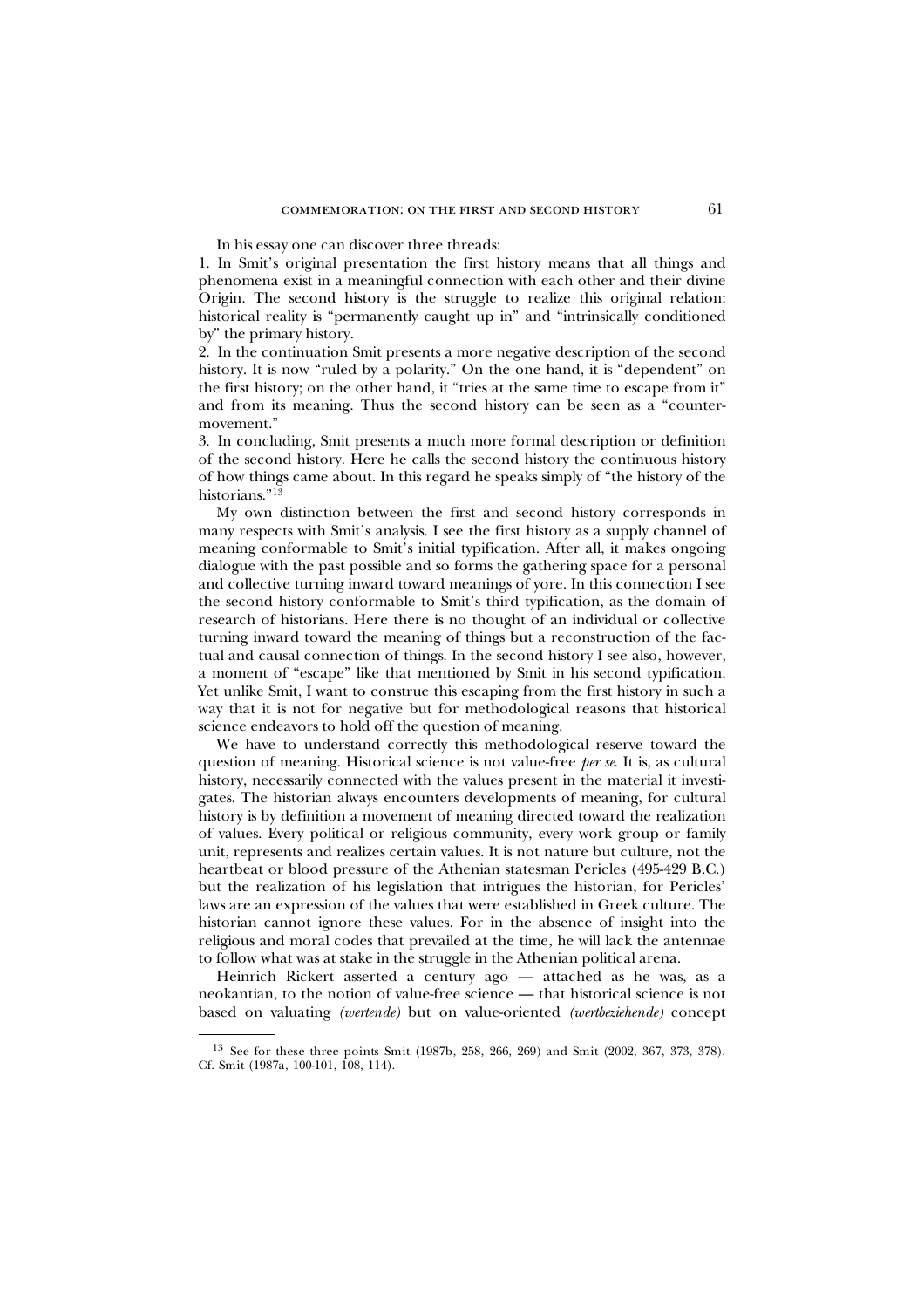formation (Rickert 1929, 339-359). In his view historians are oriented to values, but this involvement is not personal but purely formal. Researchers orient themselves to values that are found in the historical material. Their own value judgments play no role, or at least must play no role. For historical science is in itself value-free.

I do not share Rickert's theory of history, however subtle and nuanced it may be.14 What is the relation between historical science and values? The involvement of historians with values is never a purely formal connection. In some way historians always evince personal or social engagement. Why is Athenian legislation or the organization of health care in the Roman Empire or the structure of the medieval manor subject to historical investigations? It is so because today too we face the civil challenge of making laws and organizing health and labor. In every epoch we face the task of giving form anew to values and ideals and of translating them into policy. It is this shaping of standards in our own time that challenges us, with the reliable means made available by historical science, to reflect on past realizations of values.

The historical method places far-reaching restrictions on such research. Historians are not policy makers, not concerned parties. They are not called to promote what is of value, only to study what happened. They have to analyze and systematize, that is, to bring facts to light and arrange them in a coherent explanatory pattern. Even when their attention is drawn to historical values by an implicit engagement with the values of their own time, they seldom pause to consider the bond between past and present. They do not make their involvement in the first history explicit. Historical science does not commemorate in the way of practical everyday life, where commemoration sometimes occurs on a daily basis, as in life in a cloister. <sup>15</sup> Academic research is connected with values, with personal involvement. But this involvement is no more than an indirect and implicit relation, often unnoticed by others.

I know, in the theory of history there are also other views. Nowadays, one popular notion is just the opposite of the value-orientation here defended. Anamnetic effort, so it says, deepens the personal involvement of people with the meaning of things, but it is tied to a standpoint and therefore subjective. Academic history in contrast is free of standpoints. It offers — if I may use a term of Thomas Nagel's — a 'view from nowhere' (Nagel 1986). It is a technical matter, thus objective. Well, there is something to be said against such objectivism, not without reason also called "*naive* realism." The establishing of real facts, as we saw, already requires a values perspective. Moreover, no one is helped by naked facts. Describing facts is also always at the same time explain-

<sup>14</sup> From the historical diversity of cultural values, Rickert tried to deduce suprahistorical or universal values — a speculative affair since cultural values are never universal but always particular. There is an affinity between various cultural values, to be sure, as between Roman and Old German law. This affinity demonstrates that values are rooted in universal normative principles, but these principles have diverged into a multitude of particular ideals. There are only a limited number of normative principles, e.g. the principle of justice. Are these principles suprahistorical? They can only be surmised on the basis of

 $15$  In the ecclesiastical calendar the Sunday 'Reminiscere' is devoted explicitly to commemoration.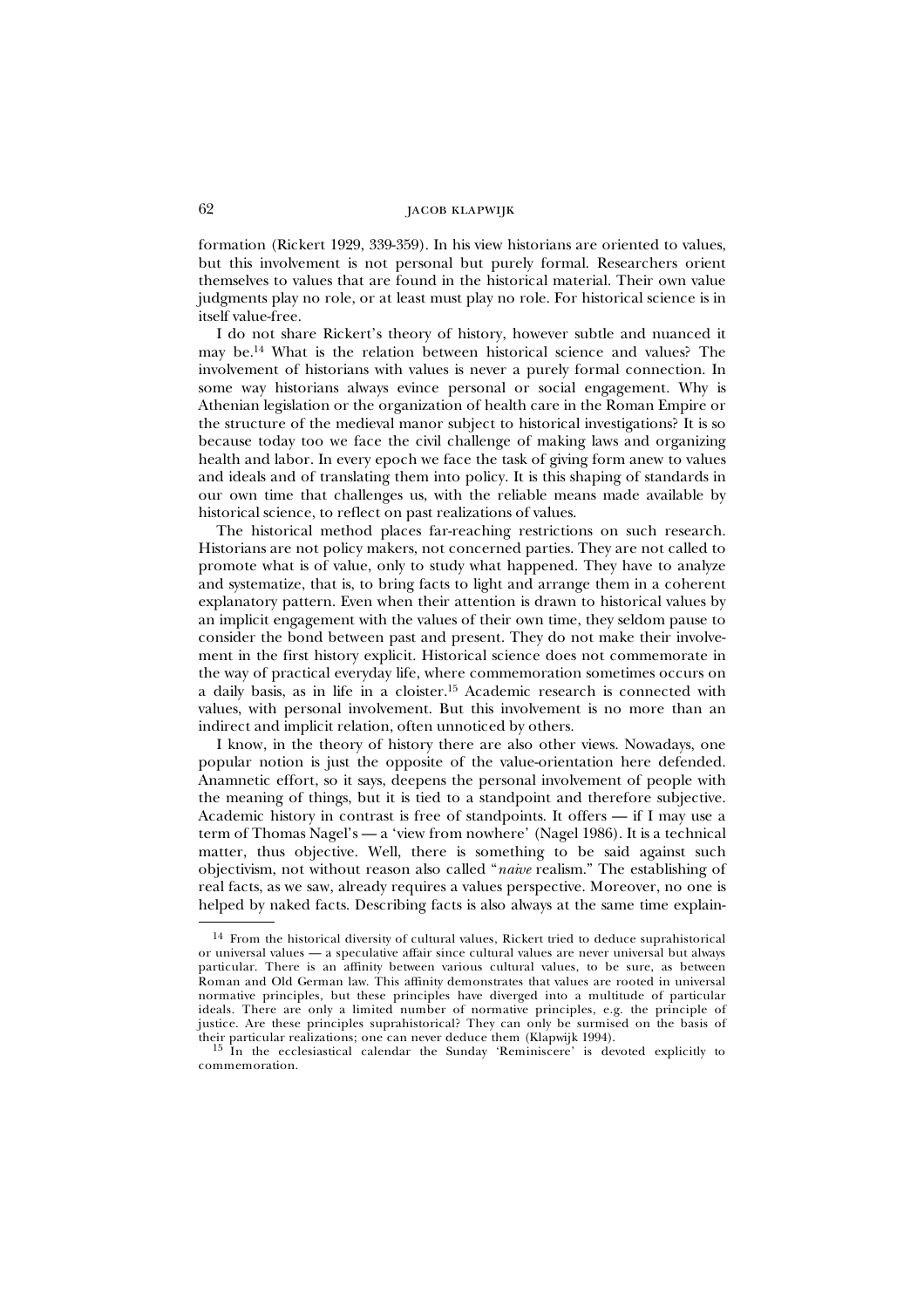ing facts, i.e. seeking connections with other facts. Can there be a strictly "technical history," as the British writer Herbert Butterfield suggested? It must be doubted, because the real historian — as is clear from the works of Butterfield himself — enters into conversation with the past. He seeks to understand the past in the light of the present. Despite whatever Butterfield may assert, historical science is based on a subjective interpretation. 16

Historical science may have a subjective or interpretative side, but commemoration has an objective or factual side. Commemoration is based on personal involvement and is not free of bias, to be sure. One who commemorates is disposed to overstate the missteps of others and to embellish his own past. Yet commemoration is not a blind endeavor, it is dialogical: through dialogue commemoration seeks to penetrate to the truth of matters. Compare it with infatuation. People say that "love makes blind" but one can better say "love makes clairvoyant" because a lover sees in his beloved something that eludes third parties. In the same way, one who commemorates has an eye for something that escapes outsiders. Commemoration is at once subjective and objective. Consider a question like the following: What does the former behavior of the Netherlands as a colonial power in Indonesia mean to Dutch people today? The answer will always turn out to be somewhat subjective, because it comes from people who were involved in the colonial system. Yet in spite of that their intention nowadays is to get a clearer view of the trouble, conflict and pain of the past. It is not the neutral observer or the specialist in sources but the one who mourns who feels the massive burden of history when he cries out, "Never again!"

A historian *pur sang* also experiences involvement with his object but in a different manner. He respects the facts, and he desires to get beyond subjective intentions and expose incorrect representations. A renowned example is the historical critique presented in the fifteenth century by the Renaissance scholar Lorenzo Valla. With his philological fillet knife he exposed the inauthenticity of the so-called Donation of Constantine, the supposed transfer by the emperor Constantine (272-337) of secular authority over Rome to pope Sylvester I as thanks for his victory over Maxentius. Valla's critique was a brilliant unraveling of a fraudulent representation of matters meant to legitimize the *Patrimonium Petri,* the Ecclesiastical State in Rome. Yet I persist, anamnetic criticism cuts deeper. Historical criticism is in principle noncommittal. Valla's proof was based on sources that were at hand, but he avoided the questions concerning political consequences, moral implications and religious legitimacy. One who commemorates has moved past noncommitment

Can we say with Cicero: *Historia vitae magister*? Is history the teacher of life? For one who commemorates, that is not a question. Commemoration is meaningful precisely because the past can or threatens to repeat itself. *L'histoire se repète.* We must draw lessons from the past in the service of the present. Historians see things differently. *L'histoire ne se repète jamais.* History never

<sup>16</sup> Herbert Butterfield (1900-1979) was a Christian historian. He presented himself as the champion of a non-interpretative or 'technical history' as an antidote to the ideological propaganda of marxist and utilitarian historians. See Sewell (2005, ch. 8).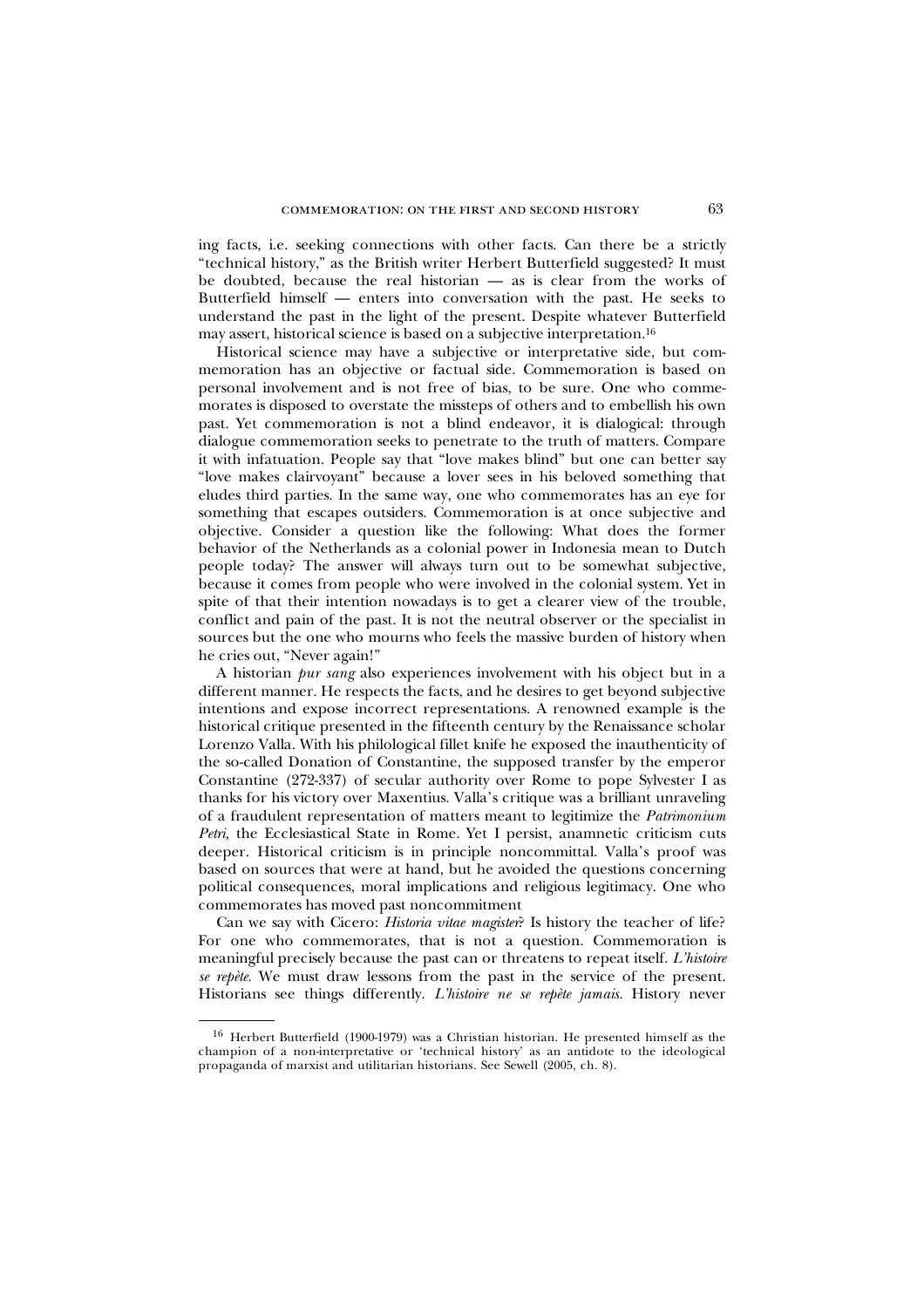repeats itself. We can draw no lessons from history, whether by way of warning or of imitation, for a chasm looms between the past and the present. Events are accidental, facts unique, circumstances incomparable. In this train of thought generally an allusion follows to Blaise Pascal's remark in his *Pensées*: "If Cleopatra's nose had been shorter, the world would have turned out differently" (Pascal 1960, section 2.162). In short, there is nothing to be learned from history. <sup>17</sup> Or is there after all? The famous Swiss historian Jacob Burckhardt was more cautious. He said that history does not render judicious for the next time *(klug für ein andermal)* so much as it renders wise for all times *(weise für immer)*. Burckhardt did not deny the singular, unique course of history but he also believed the historian should remain alert to characteristics in humans that always reappear, such as nationalist aspirations.

Then we have Nietzsche's radical position. Nietzsche detested the methodical reserve of historians. He saw a shortcoming of creativity in their intercourse with the past and pilloried their way of working. In *Vom Nutzen und Nachteil der Geschichte* he observes: "There is a degree of insomnia, of rumination, of historical meaning that damages and ultimately destroys what is alive." And also: "The speech of the past is always the speech of an oracle: only as a builder of the future, as one knowing the present, will you defeat it." From there his philippics against the supineness of historical criticism: "Nowhere is it carried through, it is always and again just a critique; and this critique again is not carried through, it just undergoes yet another critique" (Nietzsche 1963, section 2.6, 2.1, and 2.5). It is not the result of the historical method, say, the exposed contradictions between moral systems, that paralyzes life; no, the problem is implicit, as he sees it, in the scientific method itself. In his view, the obsessive preoccupation with objective facts leads to noncommitment. A critical elite want to puncture taboos and pillory moralism but will not lift a finger themselves.

Nietzsche goes too far in jeering at the independent and autonomous position of academic history. Yet the danger is not imaginary that a nation's official history and the anamnetic recollections of the people may drift far apart. This was the case in former East bloc countries. The main theme of socialist history was the worldwide comradeship of the workers' movement in the face of western capitalism. Nevertheless, the revival of virulent ultranationalism in the Balkans during the nineties showed with crystal clarity that a fire always continued to rage beneath the surface fed by subjective experiences, traumatic reminiscences of an unassimilated past. The real history of the Balkans was not focused on the international solidarity of socialist countries but on the cruel Ustashi regime in the Second World War (Jasenovac), the assassination of the archduke Franz Ferdinand of Austria as the starting point of the First World War (Sarajevo, 1914), and the atrocities of the Ottoman Empire in the nineteenth century. It even went back to the medieval struggle of

<sup>17</sup> See for example E. Jonker: "History is not a practical discipline, there are no lessons to be drawn from  $i\ddot{i}$ " (1992-1993, 84).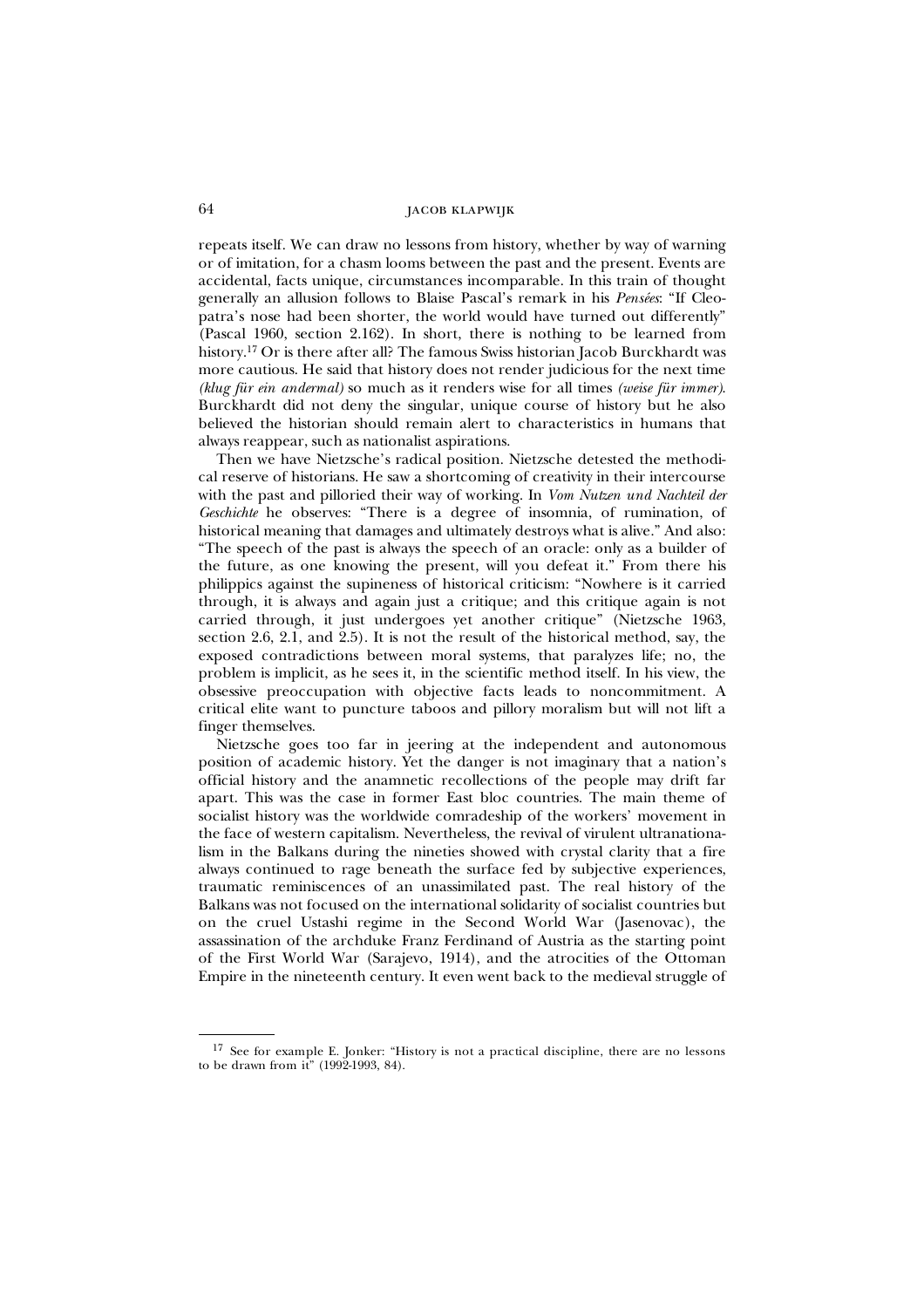the Byzantines and Bulgars against the Turks, a conflict that concentrates today on the controversial status of Kosovo. 18

The discrepancy between official and anamnetic history lives on elsewhere as well, for example in the ubiquitously revived self-consciousness of Islam. By returning to the roots of their culture and religion, Islamic nations endeavor universally to reformulate their identity, which was repressed for a long time by a western, colonial perspective. In the women's movement too resistance to the official history has been the order of the day. It manifests itself in women's studies, which protest against a macho culture's male depiction of history, in which the independent female spirit is or was marginalized or stigmatized as witchcraft. A similar counterword was manifest in the protest of the Indians in Latin America against public commemoration of the European discovery of America five hundred years earlier. The Indians opted for nonparticipation because they regarded their history of suffering as irreconcilable with the official presentation in postcolumbian historiography.

To bridge the contradictions signalized here it is currently not unusual to make a distinction between *Forschung* en *Darstellung*, that is, between analytically focused historical research and the more synthetically oriented historiography. By transferring historical phenomena out of argumentative and into narrative discourse, historical writing attains a freer elaboration of the facts. Indeed, in this way the historiographer can help his or her readers to take steps in the direction of commemoration. The need to commemorate is especially understandable when it comes to writing contemporary history. After all, the more clearly one's own times come into view, the more difficult it becomes, even for the writer of history, to remain faithful to the ideal of strict impartiality. The historical context begins to interfere with the historian's own living sphere of interest. If something like a complete "melting of horizons" (Gadamer) does not set in, then at any rate a need arises for dialogue and interruptions.

Some writers of contemporary history play emphatically on the anamnetic need. Their recounting of the facts is accompanied by expressions of agreement or of disapproval. They do not hesitate to present the facts in such a way that their relevance to life today is conspicuous. In the Netherlands a striking example of engaged historical writing was produced by Loe de Jong with his standard work *Het Koninkrijk der Nederlanden in de Tweede Wereldoorlog* (De Jong 1969-1991). To the judgment of others, among them the historian Hans Blom, the series was too emphatically conditioned by notions of on the "right" side or on the "wrong" side during the war (Blom 1983). A renowned example from the nineteenth century is the finely nuanced study *Über die Epochen der neueren Geschichte,* a series of lectures that Leopold von Ranke held in 1854 for King Maximilian II of Bavaria. Time and again they ended in discussions of historical

<sup>18</sup> The conflict that reverberates even today between Serbs and ethnic Albanians about the status of Kosovo must be regarded against the background of the defeat suffered by count Lazar at the hands of the Moslems in the Battle on the Blackbird Field near Kosovo Polje on June 28,1389, the subsequent murder of the Turkish sultan Murat I, and the regained freedom of the Serbs after that, legitimated in the Treaty of San Stefano (1878). This conflict grew for the Serbs into a mythical belief in their own folk, culture and religion, rooted in the sacred soil of Kosovo.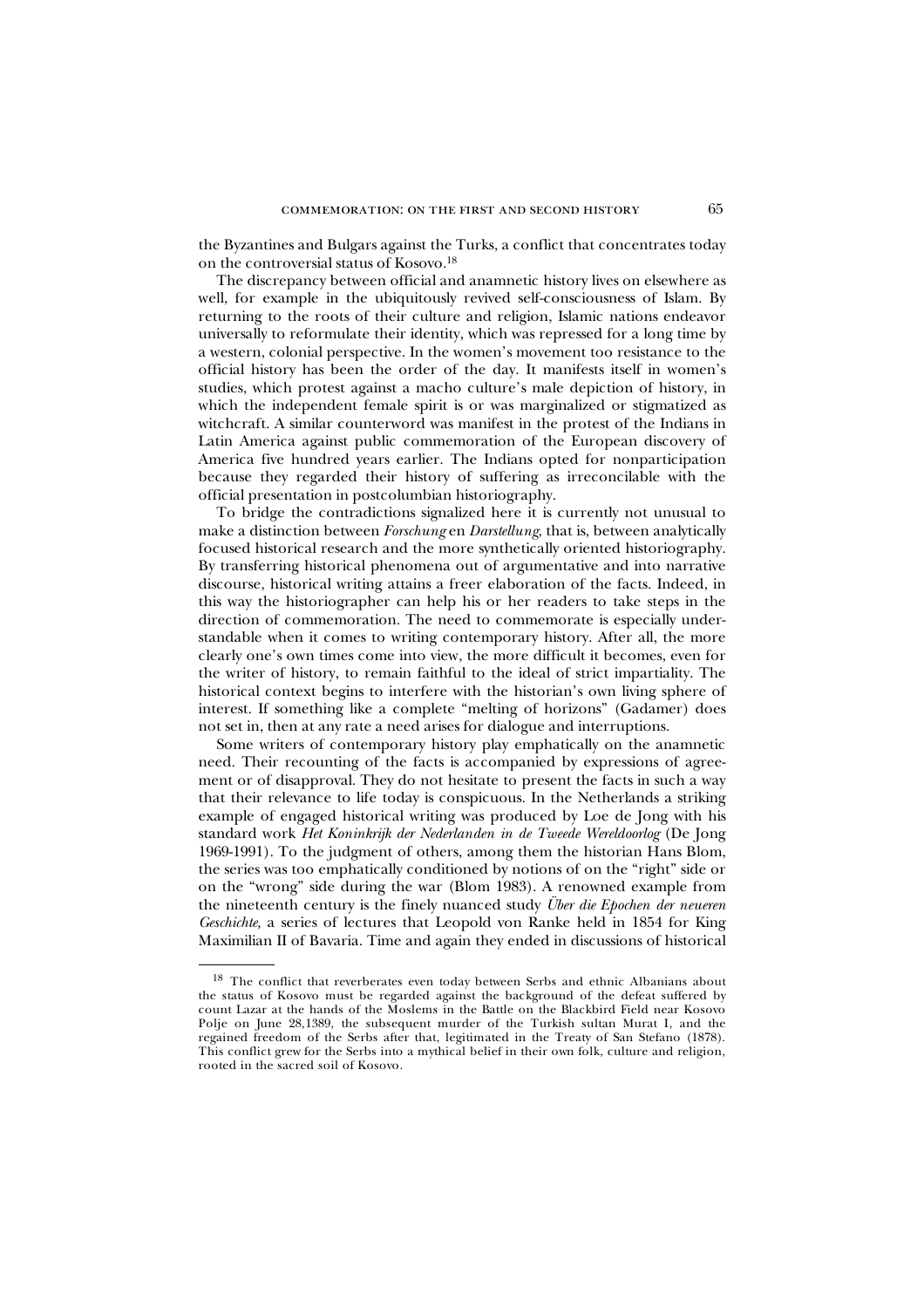tendencies and their implications for the present (von Ranke 1959). I regard such an approach as not unacceptable as long as it is publicly acknowledged that in such cases academic history acquires the character of *applied science,* that is, of a science that is made serviceable to the practical and anamnetic orientation in life.

### 7. *The relation between anamnetic and academic history*

This brings me to my final question. How does anamnetic history relate to academic history? Must anamnesis first put itself in the service of academic history and its awesome constructions of historical reality? Or does the latter with all its critical and constructive efforts ultimately serve the anamnetic interest?

Many choose for the first option. Proceeding from the Cartesian separation of subject and object, the dichotomy between reason and (historical) reality, they cling to the autonomous status and strictly objective standards of historical science. Scientific theory establishes facts; let people decide afterwards for themselves whether and if so how to attach personal meanings.

I take the other path. I believe in the relative autonomy of historical science, but I also believe in the inherent bond of subject and object. And I set value on commemoration as the intimate dialogue that goes on between humans and their historical past. Earlier we saw that in everyday life people are "entangled" in histories. We also observed that there are fundamental reservations to make about the independent and value-free status of science. Finally, we discovered that historical science arose out of a need for practical orientation and that historiography chronically manifests tendencies to play up to anamnesis. These are some of the reasons why I espouse the notion of theoretical sciences in the service of practice. Thus the question arises: How should historical science be able to serve or guide people, who are enmeshed in history?

To answer these questions, I want to emphasize four points that also recapitulate the quintessence of my analysis thus far: historical science informs, explains, criticizes and evaluates for the benefit of anamnetic practice.

a. Historical science informs. People have limited insight and short memories, and their recollections fade or are repressed. Supporting pillars of tradition — narratives, hymns, symbols, and rituals — sustain recollection but also effect one-sided image formation. It is historians who nourish our recollections with books, articles, narratives, commemorative speeches, jubilee anthologies, historical expositions, documentaries and ever so much more. "Lest we forget."19 In this way they channel and rectify our connectedness with the past with reliable information.

b. Historical science explains. It exposes intentional and causal relations that are ignored by anamnesis. It relates historical developments not only to human intentions and deliberations but also to climatological, economic and social

<sup>&</sup>lt;sup>19</sup> Thus the title of the book by Delleman (1949) about the resistance of the churches in the Netherlands to the German occupier during World War II.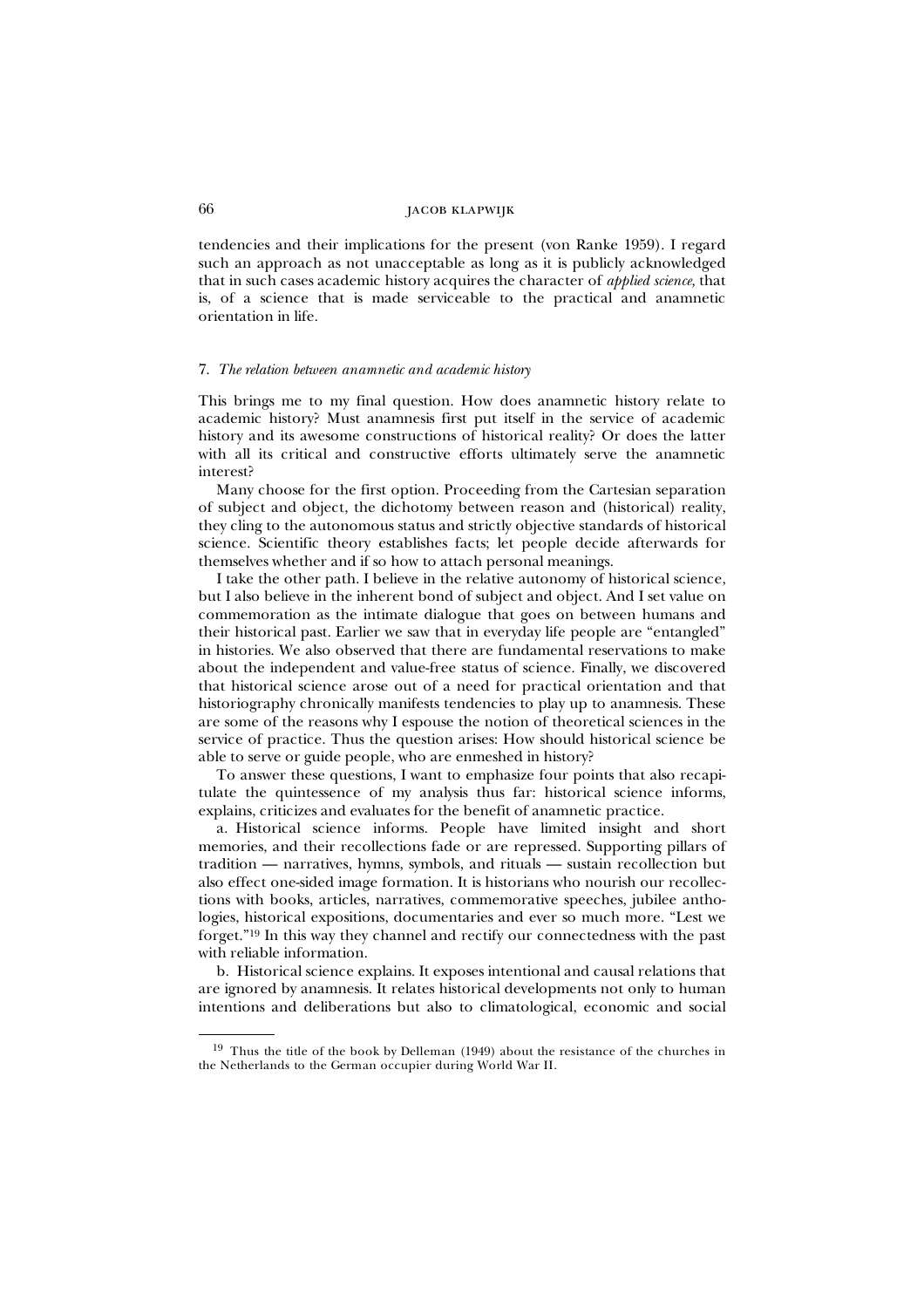circumstances. Thus research concerning France during the *ancien régime* has been able to establish causal connections between economic dislocations (failed harvests), social turbulence, demographic shifts and the political ideas that led to the great revolution of 1789. It is true that the emphasis on causal connections can get out of hand and make a caricature of the past, as happens all too often, to my mind, in quantitative history writing. <sup>20</sup> Nevertheless, in general causal explanations enrich our judgment of complex historical phenomena.

c. Historical science criticizes. Anamnetic reflection is often constrained by personal interest, short-sightedness, or superstition. The historical tale is embellished. Kings become the sons of gods, warriors heroes, believers saints, opponents morph into cowards, brutes and villains. Historical criticism explodes legend formation and clears the air for commemoration. Historians have proven, for example, that during World War II it was not the Germans but the Russians who murdered more than a thousand Polish officers in the forests of Katyn. Historians have established that Lyndon Johnson did not speak the truth when on August 4, 1964, in order to justify the attack on North Vietnam, he declared that American destroyers in the Gulf of Tonkin had "returned fire" on North Vietnamese patrol boats. Historians have shown that the centuries long conflict between Jews and Christians did not have a biblical origin let alone justify Christian anti-Semitism; it set in after the destruction of Jerusalem (70 A.D.).

d. Historical science evaluates. Unlike commemoration, the academic approach to history is not explicitly involved with values. The researcher gauges the pattern of values inherent in the culture under study; yet in doing so he cannot free himself from present-day interests, such as environmental values. Thus from an ecological perspective scientists have uncovered why after 900 B.C., long before the arrival of the Spanish conquistadors, the Mayan Indians abandoned their cities in Yucatan in a very short time without leaving any traces of violence: a catastrophe occurred connected with soil exhaustion and failed water management. All in all, it is no wonder that every generation rewrites its history. We experience older studies as superseded and no longer relevant. Books about royal, political, military or diplomatic history we now tend to leave aside, because we have other concerns than the honor of the king, nation, flag or fatherland. Social engagement leads us to inquire into the circumstances in which the lower classes lived during the period of the French Revolution. Feminist interest focuses our attention on the historically marginalized position of women in earlier centuries. Respect for human rights draws us to historical studies about the Inquisition, health care, the dispensation of justice, and so forth.

 $20$  Quantitative history seeks to explain the past in a strictly causal manner. Yet dates, weather records, almanacs, market reports, demographic charts, economic models and counterfactual calculations as produced in the cliometric studies of the *New Economic History* (R. W. Fogel, A. Fishlow) and the *Histoire quantitative* (J. Marczewski, J.-C. Toutain, et al.), only acquire scientific value within a hermeneutical horizon of understanding (Klapwijk 1974).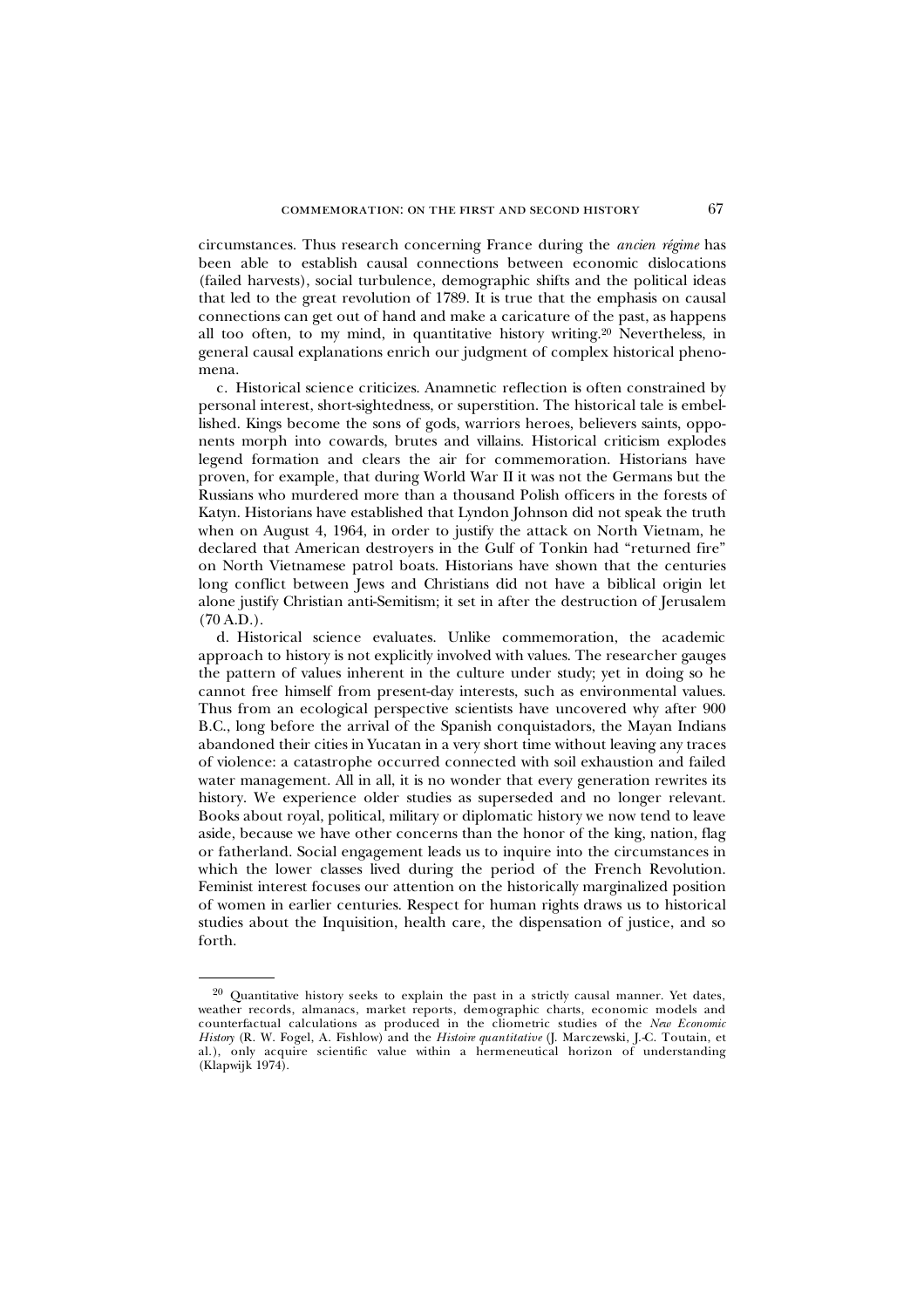I come to my final observation. There is a not insignificant difference between the anamnetic and the academic interest, between lived history and constructed history. Lived history precedes constructed history, not only in time but also in rank. Life is not for science, science is for life. Commemorating, we bear our recollections with us, but not as the loose pieces of a jigsaw puzzle needed to complete a detached picture of reality designed by historians. No, let the historians construct their picture of the past *for us* while taking into account their own calibrated methodical limitations, so that we, enmeshed in history as we are, may be better furnished to consider who we are, whence we came, and whither we desire to go.

Can this desire deepen, in Walter Benjamin's words, into a Messianic expectation? Perhaps! It is said that there are people, especially amongst the victims of history, who commemorate the past so intensely that they experience every moment of the future as a straight gate through which the Messiah could return.

#### *References*

- Benjamin, Walter (1974), Über den Begriff der Geschichte [1939/40], in Gesammelte Schriften, vol. 1.2, Frankfurt: Suhrkamp. See also http:// www.mxks.de/files/phil/Benjamin.GeschichtsThesen.html.
- Benjamin, Walter (1992), On the Concept of History, in Illuminations, trans. Harry Zohn. London: Fontana Press. See also http://www.sfu.ca/ ~andrewf/CONCEPT2.html.
- Blom, J. C. H. (1983), In de ban van goed en fout? Wetenschappelijke geschiedschrijving over de bezettingstijd in Nederland, inaugural address, University of Amsterdam.
- Buber, Martin (1974), Ich und Du [1923], in Das dialogische Prinzip, Heidelberg: Lambert Schneider.
- Buijs, Govert. J. (1998), Tussen God en duivel: Totalitarisme, politiek en transcendentie, Amsterdam: Boom.
- Delleman, T., ed. (1949), Opdat wij niet vergeten: De bijdrage van de Gereformeerde Kerken … in het verzet tegen het nationaal-socialisme en de Duitse tyrannie, Kampen: J.H. Kok.
- Fukuyama, Francis (1992), The End of History and the Last Man, London: Penguin Books.
- Gadamer, Hans-Georg (1965), Wahrheit und Methode, 2nd ed., Tübingen: J.C.B. Mohr.
- Hegel, Georg W. F. (1952), Phänomenologie des Geistes [1807], 6th ed., Hamburg: Felix Meiner.
- Jaspers, Karl (1949), Vom Ursprung und Ziel der Geschichte, Munich: R. Piper.
- Jong, Loe de (1969-1991), Het Koninkrijk der Nederlanden in de Tweede Wereldoorlog, 14 vols, The Hague: SDU.
- Jonker, Ed (1992-1993), 'De neus van Cleopatra,' Wijsgerig Perspectief 33, 81- 86.